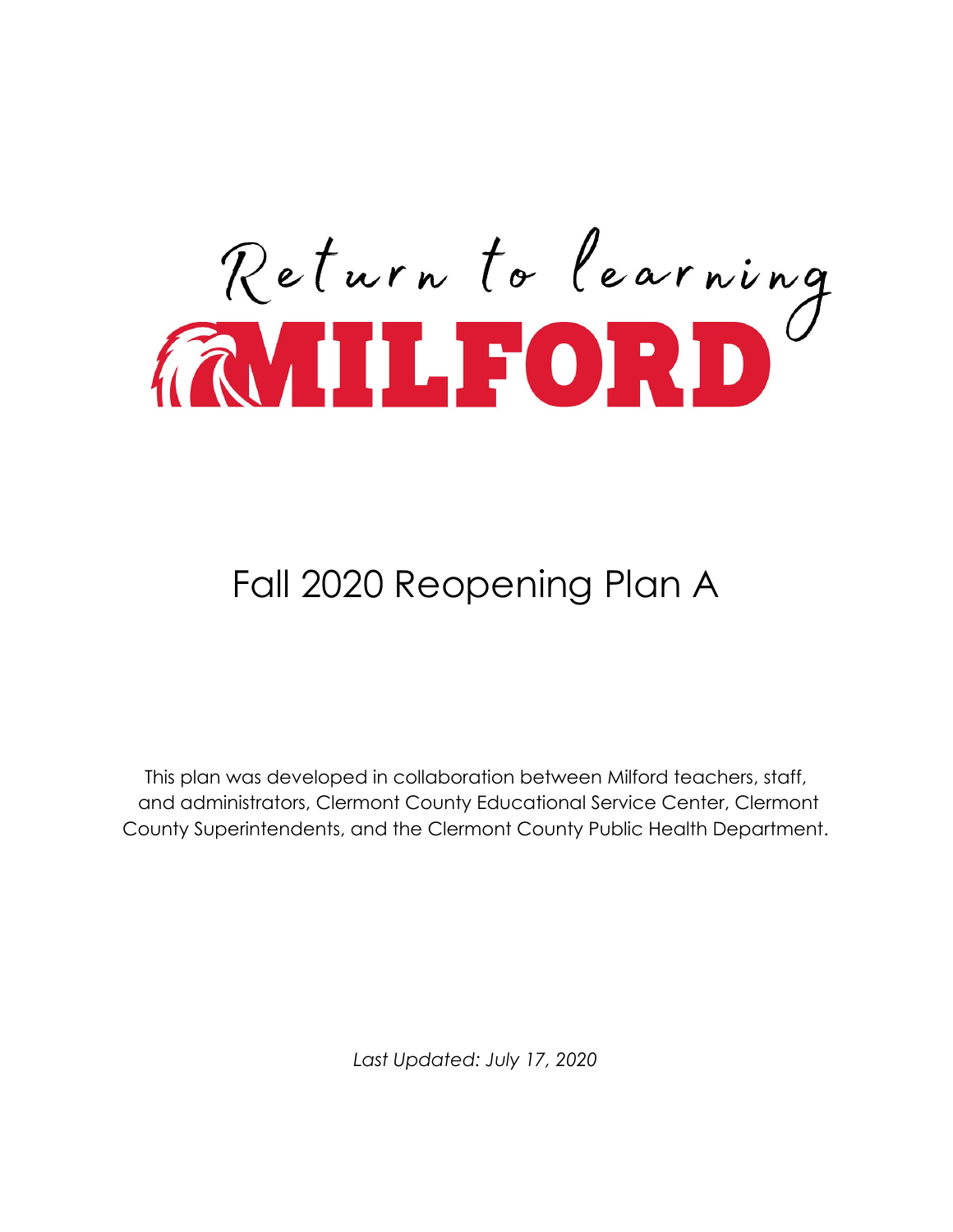

## DOCUMENT CONTENTS

| Page 3  | Return to Learning Plan Outline                                                                                                                                                                                                                                                                                                                                                                                                                                                                                                                                                                                                                                                                                        |  |
|---------|------------------------------------------------------------------------------------------------------------------------------------------------------------------------------------------------------------------------------------------------------------------------------------------------------------------------------------------------------------------------------------------------------------------------------------------------------------------------------------------------------------------------------------------------------------------------------------------------------------------------------------------------------------------------------------------------------------------------|--|
| Page 5  | Overview: In-Person & Eagle Online Options                                                                                                                                                                                                                                                                                                                                                                                                                                                                                                                                                                                                                                                                             |  |
| Page 5  | <b>Important Dates</b>                                                                                                                                                                                                                                                                                                                                                                                                                                                                                                                                                                                                                                                                                                 |  |
| Page 7  | Plan A: Eagle Online Plan Details                                                                                                                                                                                                                                                                                                                                                                                                                                                                                                                                                                                                                                                                                      |  |
| Page 9  | Plan A: In-Person Plan Details                                                                                                                                                                                                                                                                                                                                                                                                                                                                                                                                                                                                                                                                                         |  |
|         | <b>Wellness Check Protocols - Page 9</b><br>Face Mask Requirements - Page 9<br>Health, Safety, and Cleaning Protocols - Page 10<br>Protocols for a Positive COVID-19 Test - Page 10<br>$\bullet$<br>Protocols for Hallways & Lockers - Page 12<br>$\bullet$<br>Protocols for Drop-Off and Pick-Up - Page 12<br>$\bullet$<br>Protocols for Transportation - Page 13<br>$\bullet$<br>Protocols for Meetings & Conferences - Page 14<br>$\bullet$<br>Health Services Protocols - Page 14<br>$\bullet$<br>Protocols for Restroom Use - Page 15<br>$\bullet$<br>Protocols for Lunch and Cafeterias - Page 16<br>$\bullet$<br>Protocols for Recess - Page 17<br>Protocols for School Building Offices - Page 17<br>$\bullet$ |  |
| Page 19 | Reopening Plan B                                                                                                                                                                                                                                                                                                                                                                                                                                                                                                                                                                                                                                                                                                       |  |
| Page 23 | Remote Learning Contingency Plan Details                                                                                                                                                                                                                                                                                                                                                                                                                                                                                                                                                                                                                                                                               |  |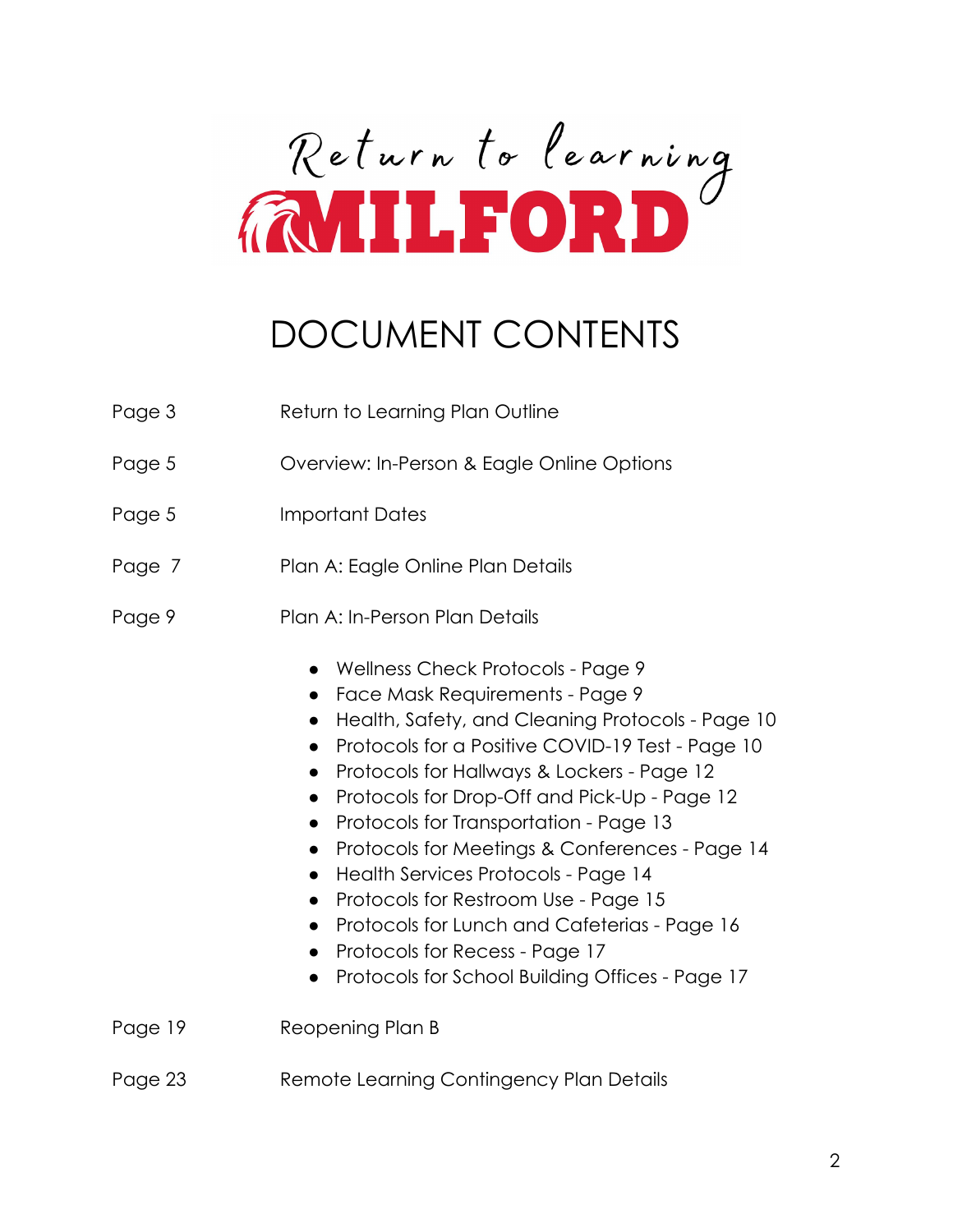## **RETURN TO LEARNING PLAN A OUTLINE**

By order of Gov. Mike DeWine and the Director of the Ohio Department of Health, all schools in Ohio were closed for the remainder of the school year beginning March 16, 2020 in response to the COVID-19 pandemic.

Clermont County's Collaborative of Superintendents developed Common Planning Considerations for students to return to school in the fall of 2020.

#### **The two overarching objectives of that plan are to:**

- Achieve a high level of coordination across districts to facilitate plans as similar to one another as possible; and,
- Produce a framework of guidelines and considerations for reopening schools that provides flexibility for districts to customize plans tailored to their distinctive attributes and fluidity to adjust to changes in recommendations and requirements made subsequent to creation of the framework.

Utilizing the guidance from the Clermont County wide plan, Milford School District began planning in May to reopen school in the fall. The district surveyed parents and held many meetings with staff to determine the best and safest way to bring students back into classrooms.

We thank the following staff for their commitment and time during the summer months to help develop this plan:

Katherine Aielli, Carli Bachtell, Samantha Bens, Jennie Berkley, Mary Bernens, Jennifer Bruce, Melissa Carraher, Joe Claus, Halie Clay, Katie Coomes, Brooke Cox, Paul Daniels, Rob Dunn, Kelli Ellison, Shane Elkin, Minna Espy, Shane Ferguson, Kristen Gibson, Misty Goetz, Sarah Greb, Debra Hall, Robert Hatfield, Steve Holden, Jill Hollandsworth, Nancy House, Tracy Huggins, Jeff Johnson, Josh Kauffman, Kelly Kaiser, Christina Kirby, Brittany Knepper, Alison Mendralski, Jessica Merkt, Jared Minderman, Bridget Moore, Melody Moorehead, Jamie Moreira, Lindsay Morgan, Anna O'Neill, Sarah Otts, Samatha Pittenger, Wendy Planicka, Erika Rausch, Brian Ruck, Katherine Rude, Sarah Ryan, Doug Savage,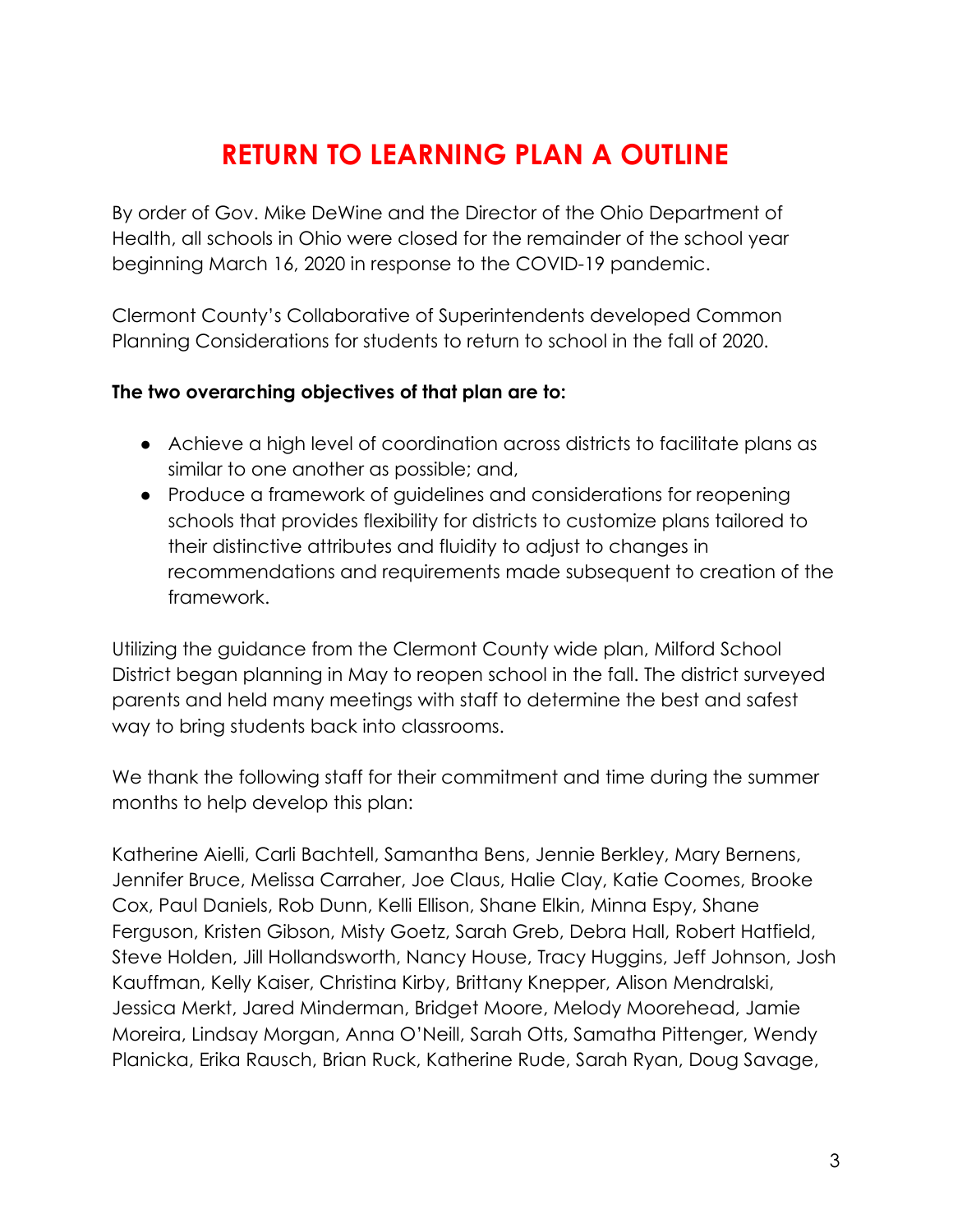Tiffany Selm, Charles Smith, Stacy Smith, John Spieser, Julie Thompson, Damon Tucker, Stephanie Vezina, Tom Willson, Rebecca Wolf, Jessica Schwerer, Emma Walker, Todd Wells, Lillie Wiseman, Betsy Woods, and Daniel Yeager.

#### Milford School District is committed to providing quality learning opportunities in a safe environment while consistently re-evaluating and adjusting as needed.

This plan was created with the intention of providing the safest, most feasible option for our 6,600 students and 700 staff members. School will not look the same as it did prior to March 2020. These changes may be temporary or they may be permanent. Time will tell. Our goal in developing this plan is to make the return to school as safe as possible. There will be inconveniences along the way and this plan will not please every family in our district.

In order for any plan to be successful, we must be able to collaborate with and count on our students and families, and count on their flexibility and consideration during this uncertain and unprecedented time. For this plan to be successful, we know the school district, families, students, and community must each do its part, working together to provide quality learning opportunities in the safest environment for all students.

Although the District and each school building has safety protocols in place, *students who attend school in person will incur a level of risk*. We will utilize hygiene, cleaning, and safety procedures in each building in an attempt to decrease the likelihood of infection, but a certain level of inherent risk of being in a public place cannot be eliminated.

**We have developed two Return to Learning Options Plan A: either In-Person Learning, or Eagle Online.**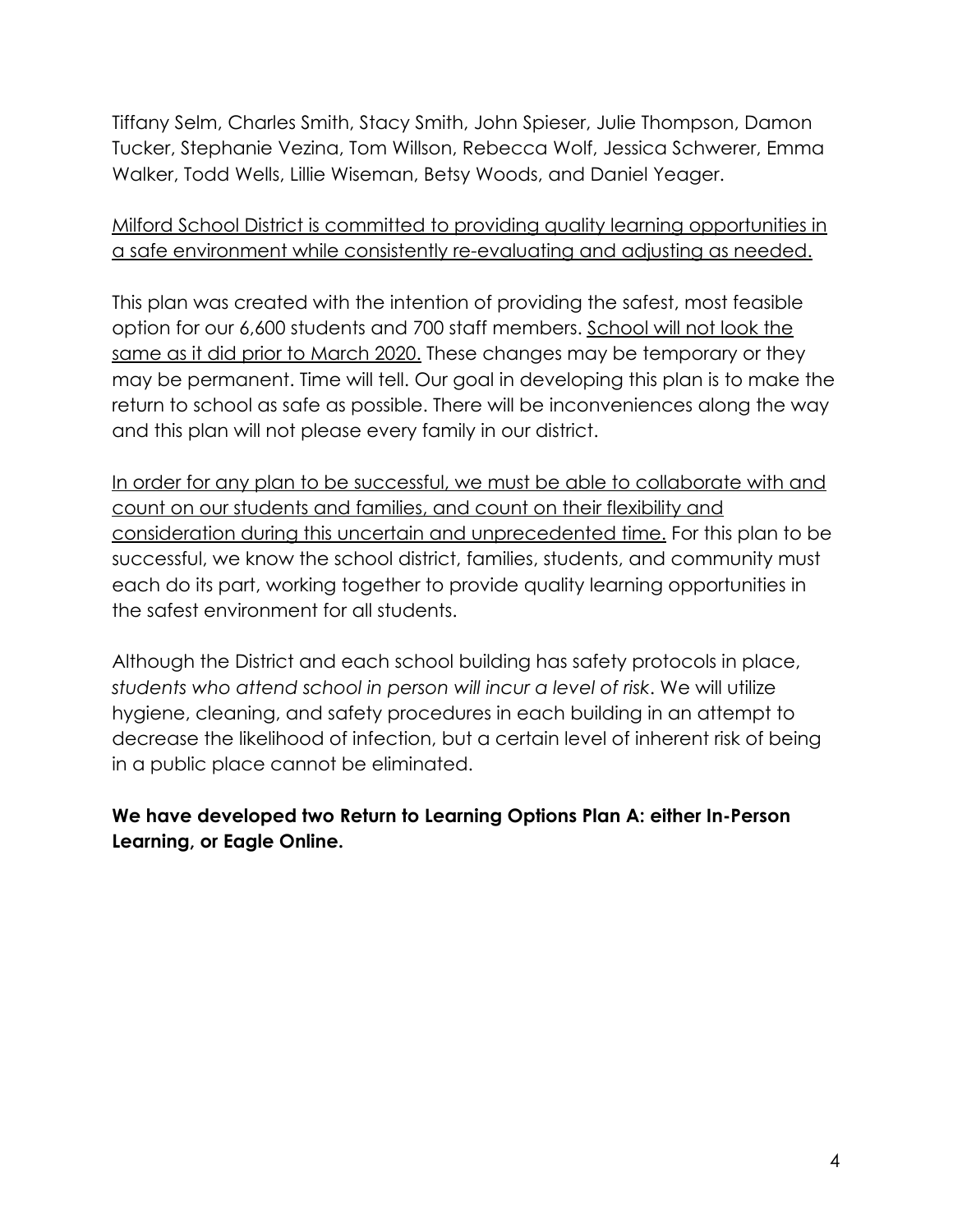## **TWO OPTIONS IN THE RETURN TO LEARNING PLAN A:**

#### **IN-PERSON LEARNING:**

Students will be in-person and in buildings daily with safety protocols in place. The goal of the safety protocols is to keep school buildings open as long as possible.

#### **EAGLE ONLINE:**

Students who choose online learning will not attend in-person. This completely-remote learning model goes above the virtual learning curriculum that students and families experienced while schools were closed this past spring. With this option Milford teachers will provide direct instruction.

### **IMPORTANT DATES**

| <b>July 17, 2020</b> | Plan released and parents/caregivers asked to make a<br>choice between two options and indicate if bus<br>transportation is needed. Click here to access the Fall 2020<br>Decision Form.                                                         |
|----------------------|--------------------------------------------------------------------------------------------------------------------------------------------------------------------------------------------------------------------------------------------------|
|                      | <b>July 22, 7:00 p.m. Q&amp;A Session with Administrators</b> (see details on page 6)                                                                                                                                                            |
| <b>July 29, 2020</b> | Deadline for choosing an option. If a choice is not made by<br>this date, students will be automatically placed in Eagle<br>Online. This is important so staff assignments and schedules<br>can be made. Click here to access the Decision Form. |
| Aug. 6, 7:00 p.m.    | The Board will meet in a special session to determine the best<br>course of action to open schools - they will decide on August<br>6 if schools will open In-Person on August 24 or if the district will<br>begin school completely remote.      |
| Aug. 14 - 21         | <b>Teacher In-service/Work Days</b>                                                                                                                                                                                                              |
| August 24            | First day of school for students                                                                                                                                                                                                                 |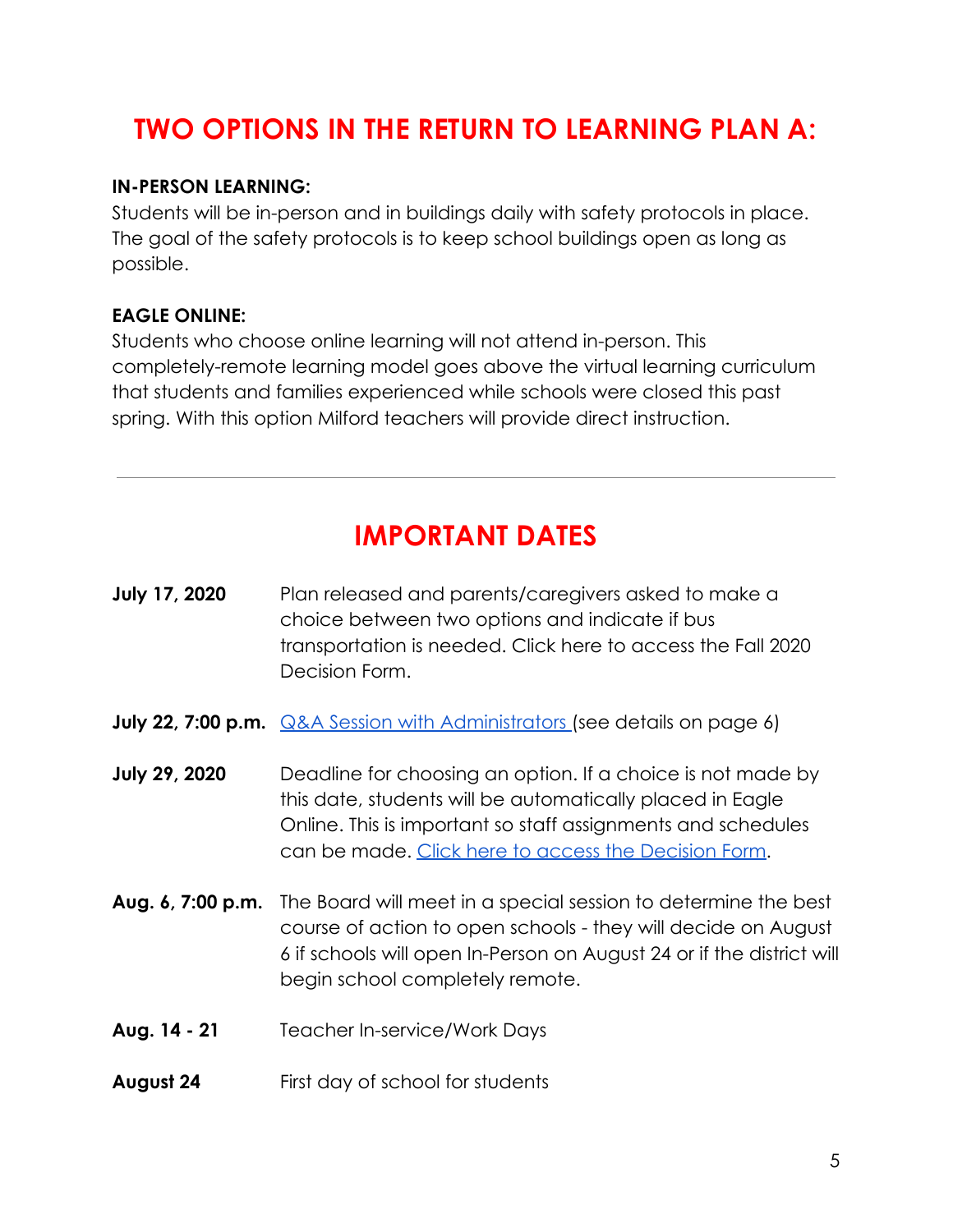

# **Q & A WITH DISTRICT ADMINISTRATION**

# WEDNESDAY, JULY 22, 2020 7:00 p.m.

We know families will have questions about our Return to Learning Plan.

#### **We're here to help.**

We will host a live, virtual Q&A session. We will collect questions prior to the event so that we can provide the most concise, accurate, and complete information.

**How to participate:** Send your questions to: [contactmilford@milfordschools.org](mailto:contactmilford@milfordschools.org).

#### **DEADLINE FOR QUESTION SUBMISSION is NOON Tuesday, July 21.**

The Virtual Q&A Session can be viewed live at this link: <https://icrctv.com/video/milford-village-schools-return-learning-q-72220>

*The Q & A Session will be recorded and available on our website for review afterward. We will also compile a Q&A page for our website.*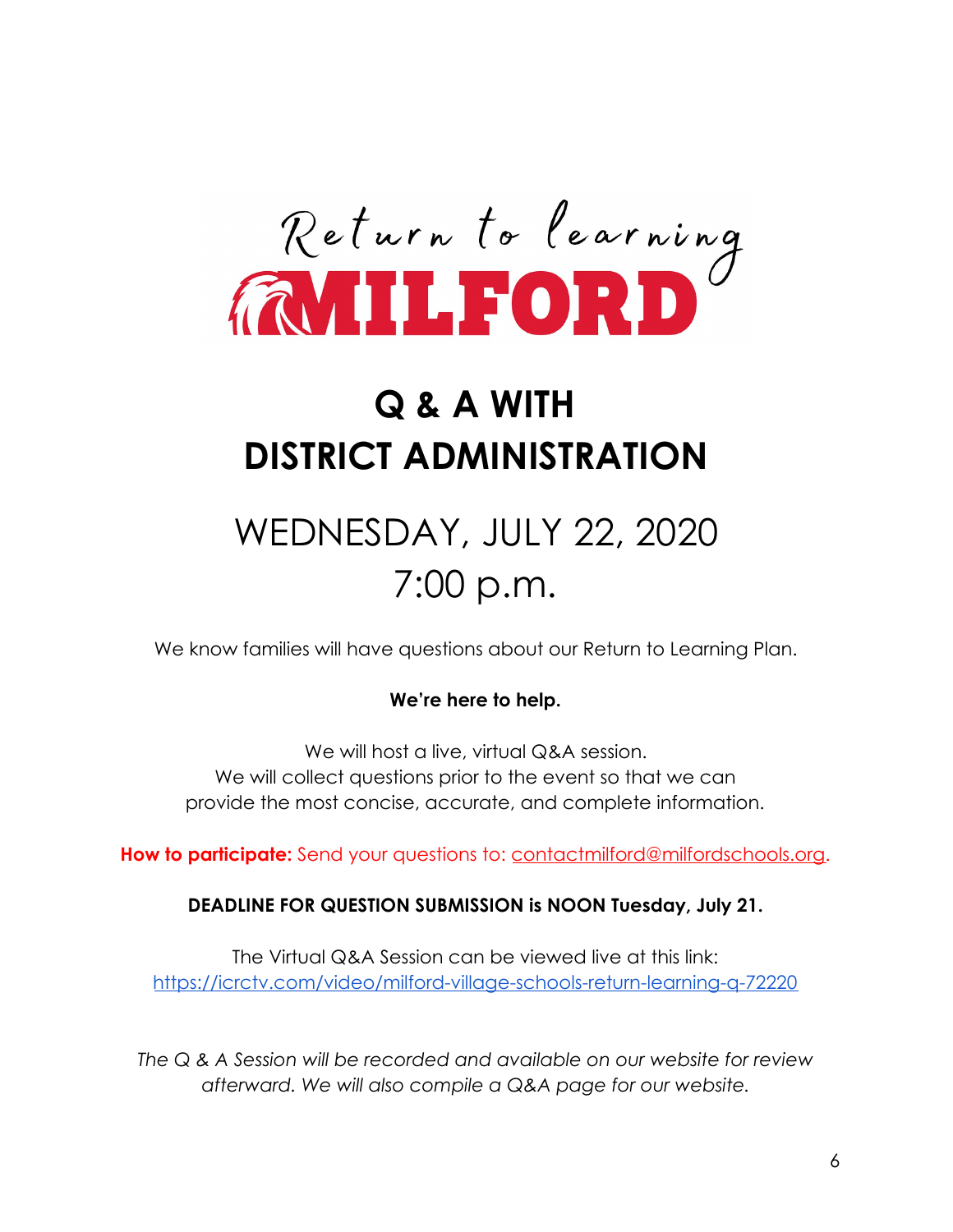Return to learning

# **EAGLE ONLINE PLAN DETAILS**

**Milford families who may not wish to send their students to school in-person can choose to have their students attend the all-virtual Eagle Online model.**

This completely-remote learning model goes above the virtual learning curriculum that students and families experienced while schools were closed this past spring.

Students who choose Eagle Online will not attend in-person.

#### **EAGLE ONLINE OPTION KEY POINTS:**

- Milford teachers will provide pacing and instruction on the standard curriculum.
- Instruction will be real-time via video conferencing.
- Students choosing this option will follow their schedule online as if they were in-person in school.
- Daily attendance will be required and will be taken.
- Assignments and due dates will be the same for students who are receiving instruction in-person in school.
- Students will have access to courses in all core areas (English language arts, mathematics, sciences, and social studies).
- Depending on enrollment numbers, students may have limited access to elective courses.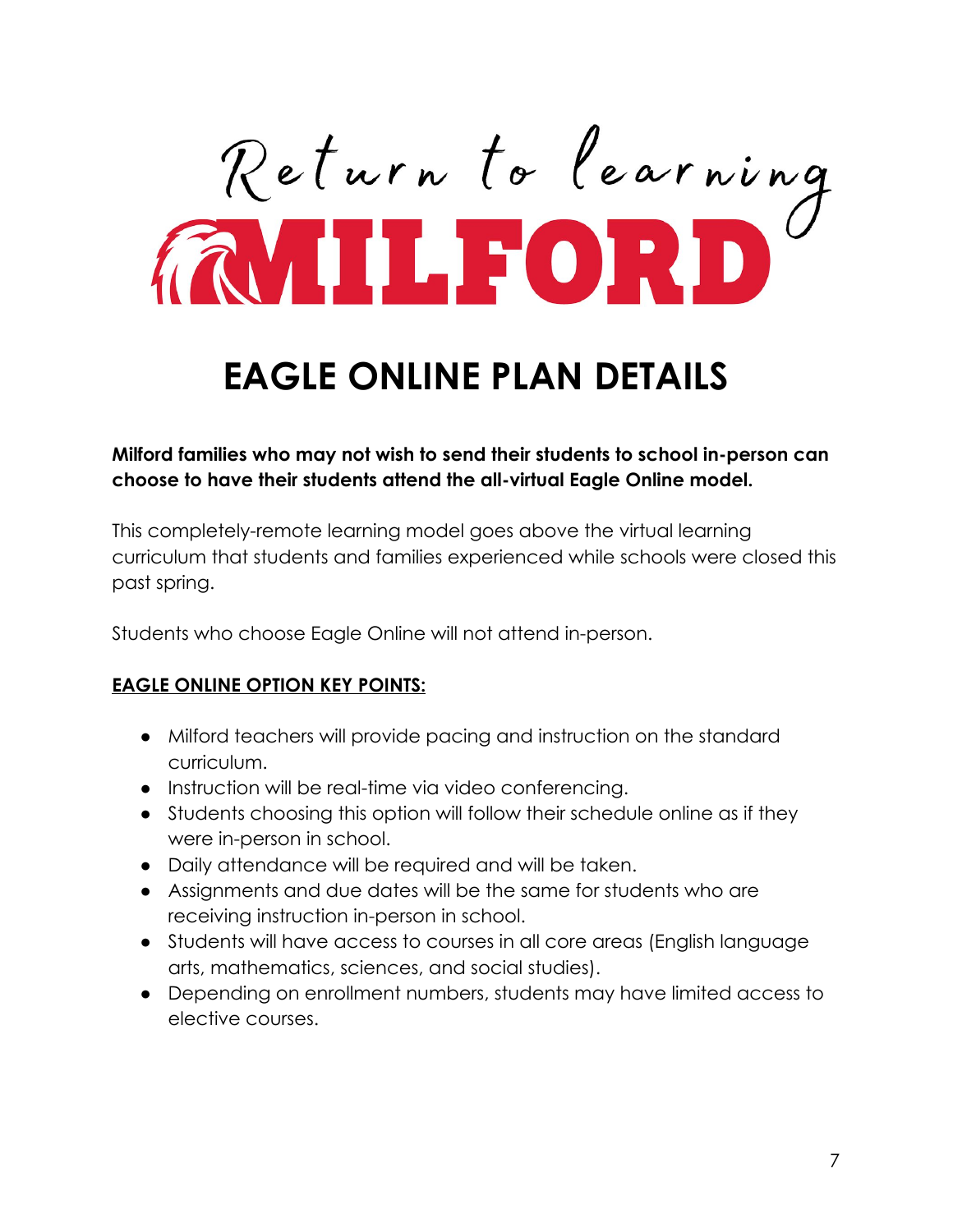#### Students will be expected to:

- Follow their schedule online as if they were in-person in school.
- Communicate questions and concerns immediately to teachers.
- Participate in virtual check-in meetings with their teachers designed to support student course progress and provide opportunities for students to connect with each other.
- Earn grades for their work.
- If state or local regulations require a school closure, students participating in this option will continue as scheduled.
- Students may continue to participate in after-school activities at their school building, including extra-curricular activities, following the District's health and safety protocols.

#### To Support Students Learning Online at Home, Parents and Caregivers Will Be Expected To:

- Monitor student progress on coursework.
- Develop a "school schedule" to keep routines in place for students while working from home.
- Communicate questions and concerns immediately to staff.
- Monitor and support student progress in coursework.

**PRESCHOOL: Please note: there is not an online option for Preschool. Preschool will be open for In-Person only. IEP teams will meet to determine special education services for preschool students, if necessary.**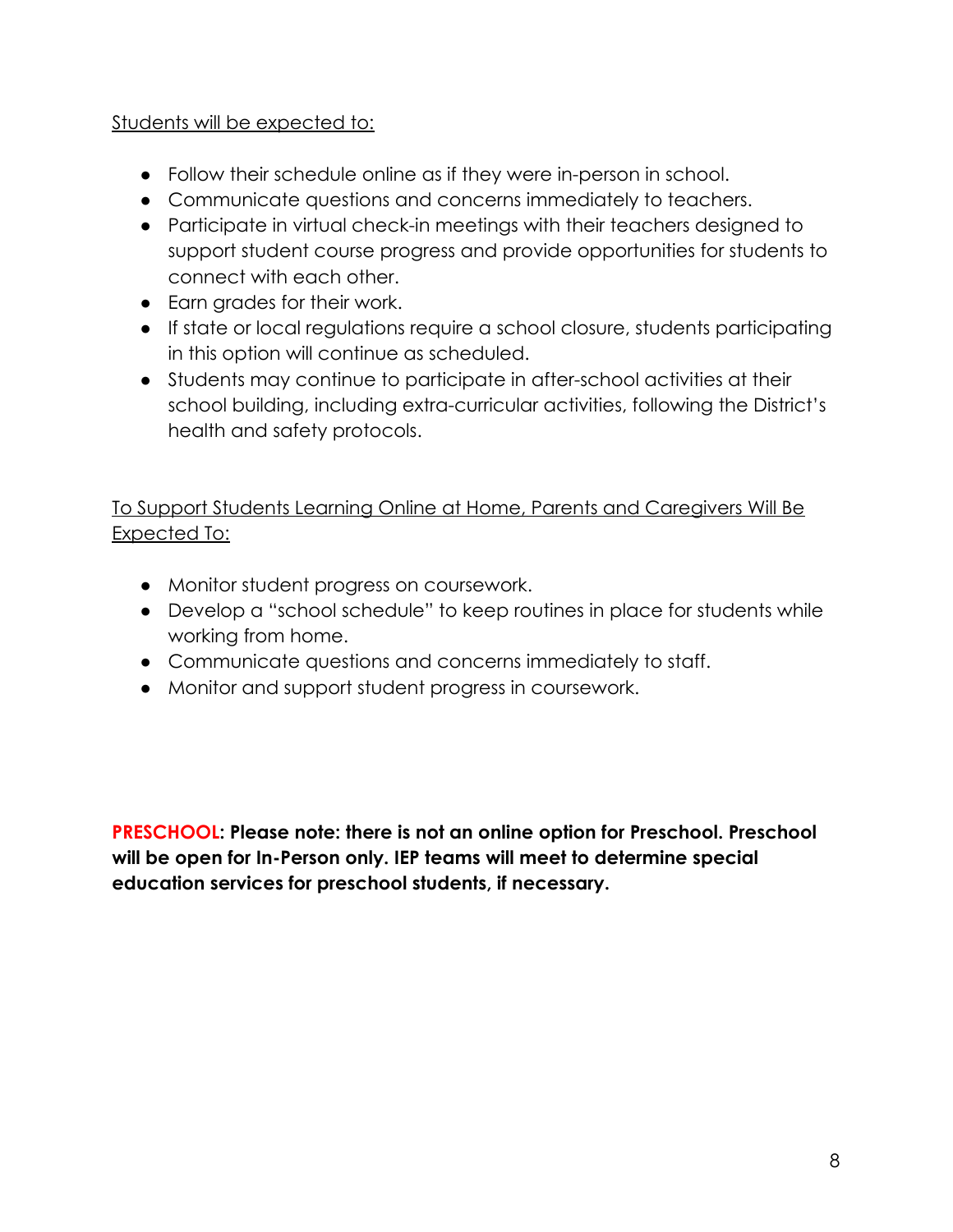Return to learning

## **IN-PERSON LEARNING PLAN DETAILS**

In this option, students will be in-person and in buildings daily with safety protocols in place. The goal of the safety protocols is to keep school buildings open as long as possible. Although the District and each school building has safety protocols in place, students who attend school in person *will* incur a level of risk. We will utilize hygiene, cleaning, and safety procedures in each building in an attempt to decrease the likelihood of infection, but a certain level of inherent risk of being in a public place cannot be eliminated.

Please note: there is not an online option for Preschool. Preschool will be open for In-Person only. IEP teams will meet to determine special education services for preschool students, if necessary.

#### **WELLNESS CHECK PROTOCOLS**

- Parents will be asked to conduct a student wellness check each morning before sending their child to school, including a temperature check. Students with temperatures over 100℉ should stay home.
- Staff are asked to conduct a self wellness check each morning before coming to school, including a temperature check. Staff with temperatures over 100℉ should stay home.

#### **FACE MASKS & FACE COVERINGS**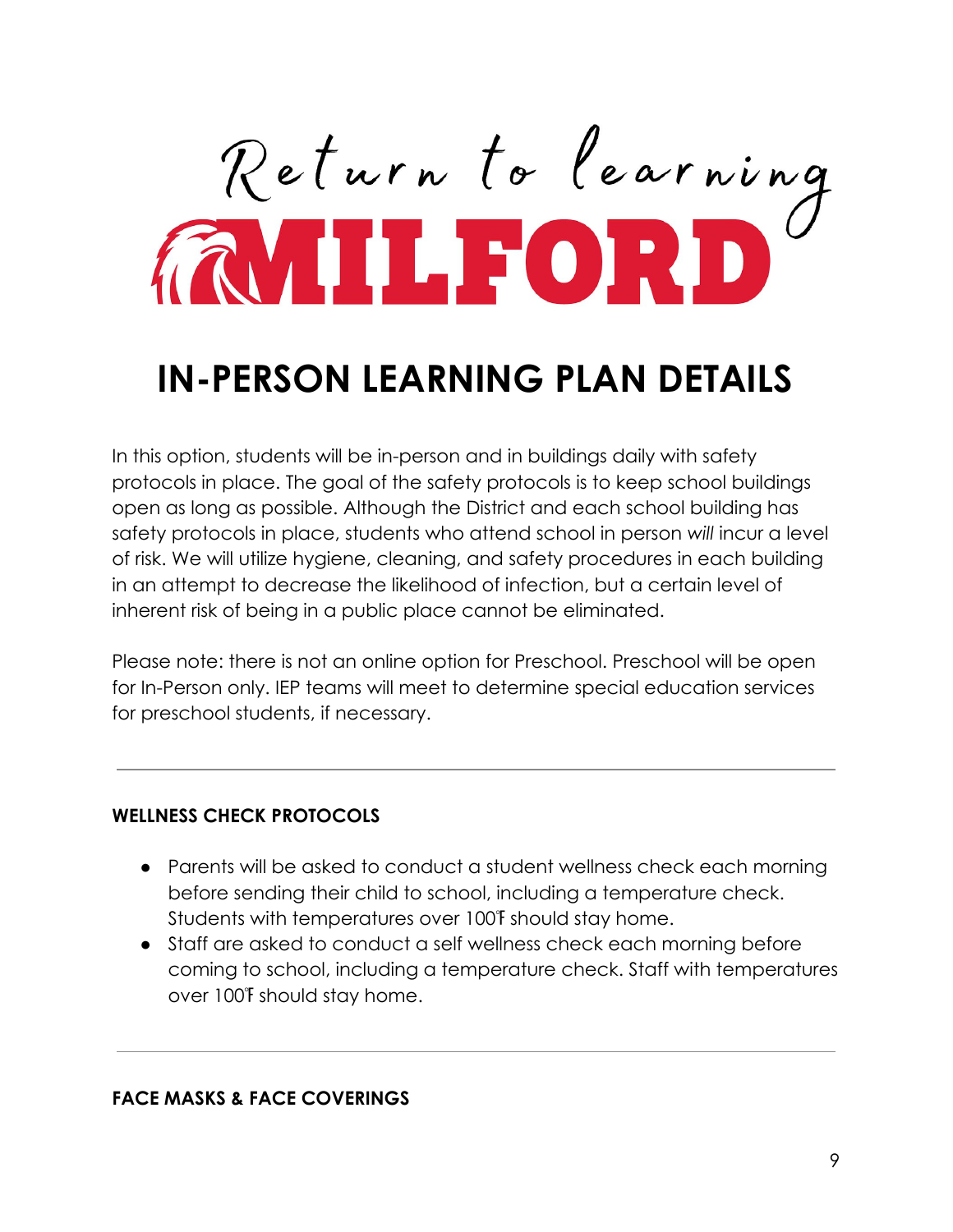- Wearing a mask or face covering is required for all staff and all students in grades K-12 when within 6 feet of another person.
- Staff are required to wear a mask, face covering, or face shield when within 6 feet of another person, unless working alone in an office.
- Students are required to wear a mask or face covering when working directly with staff (one-on-one, small group instruction, etc.)
- Students are required to wear a mask or face covering when working closely with other students in small groups or in lab settings.
- Students are required to wear a mask or face covering when moving around the building.

#### **ENHANCED HEALTH, SAFETY & CLEANING PROTOCOLS**

- Students and staff are required to maintain maximum physical distance whenever possible.
- Students in grades 3 to 12 will, as needed, clean their desk and seat at the conclusion of each class.
- Students in grades 3 to 12 will, as needed, obtain a paper towel when entering a classroom to wipe any residual cleaner off their desk and chair before being seated.
- Staff are directed to eliminate shared classroom materials.
- Custodians will:
	- Ensure teachers are provided with supplies needed daily, including disinfectant and paper towels.
	- Disinfect classrooms daily after school.
	- Use electrostatic sprayer equipment as scheduled.
	- Disinfect common areas regularly, including but not limited to: door handles, handrails, toilets, stalls, and sinks.
- It is highly recommended that parents provide students with a full water bottle daily. Students will not be able to drink from the water fountains. Water bottle refill stations will be available.

#### **PROTOCOLS FOR NOTIFICATION OF POSITIVE COVID-TEST RESULT FOR STAFF AND STUDENTS**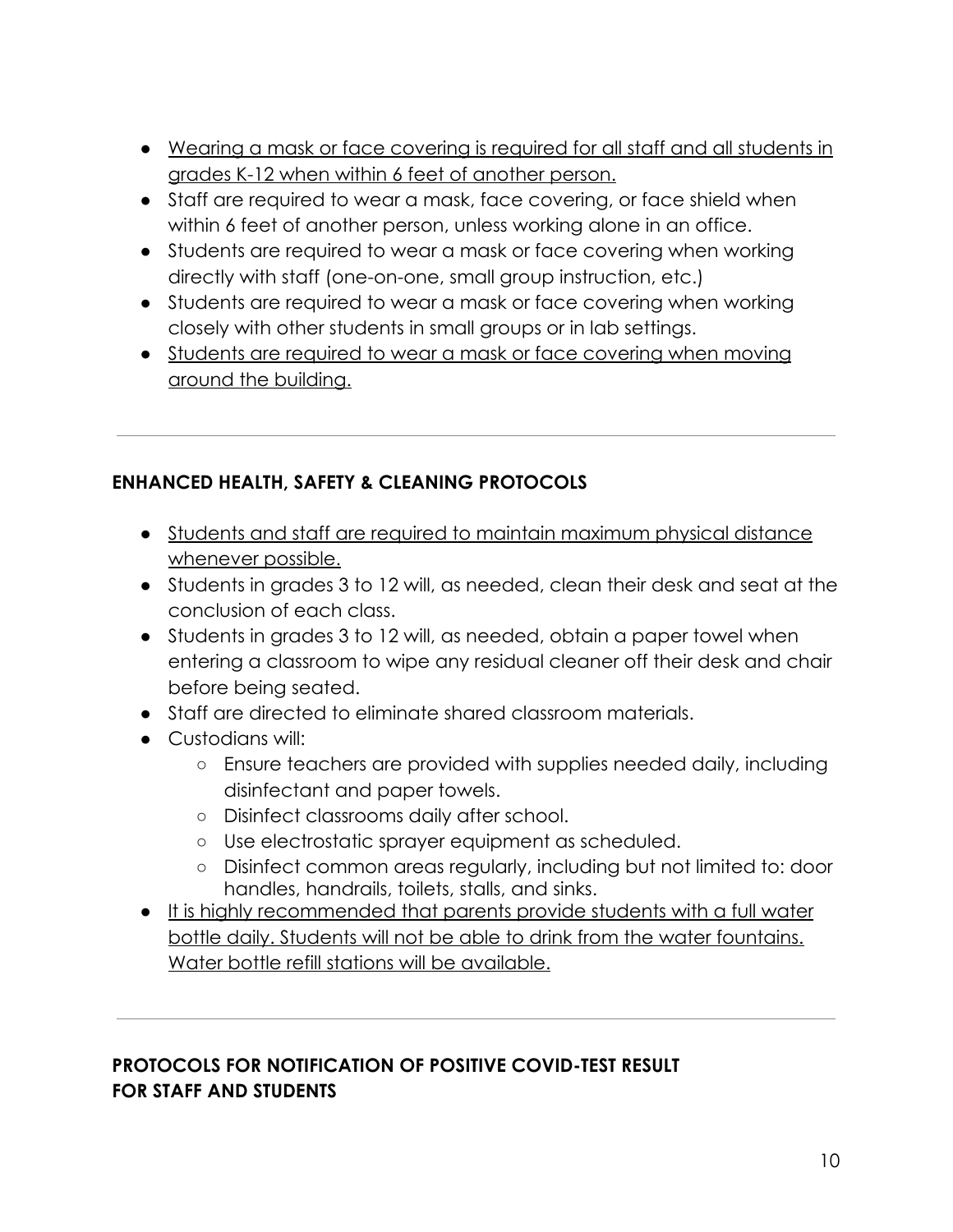These protocols were developed in collaboration with the Clermont County Public Health Department:

- Clermont County Public Health (CCPH) will be contacted when the district is made aware of a staff or student who has tested positive for COVID-19.
- A positive case will prompt an investigation. The school district will work with CCPH in contact tracing to identify close contacts of the case and possible exposure to COVID-19.
- Quarantine periods will be required of any student or staff who is determined to have 'close contact exposure' as determined by CCPH.
- In order to return to school, the person must first receive a negative COVID-19 test and provide the school with the negative results in writing.
- CCPH will assist in developing a letter for the district to use to communicate to parents and the letter will explain/define what is considered 'exposure' to the COVID-19 case and the possible need for quarantine.
	- The letter will specify which classroom the confirmed case was in.
	- To protect personal health information, the district nor CCPH will disclose protected health information, including name, of the person with the positive COVID-19 test.
- CCPH will provide guidance to the district on the appropriate course of action once the case investigation is complete and contract tracing has been identified. Only those individuals who were in close contact with the COVID-19 case will be required to quarantine. Close contact is defined as less than 6 feet for at least 15 minutes.

Unless a different diagnosis is produced by a doctor, a child sent home with a fever should not return to school until he or she does not have a fever for a minimum of 72 hours without the use of fever-reducing medications, and does not exhibit any other symptoms of COVID-19. To return to school, the child must first receive written clearance from a physician to return to school, that written clearance must be submitted to the school, and the child must be transported to school by a parent first before being cleared to ride the bus. If a child is diagnosed with other illnesses such as strep, mono, flu, etc., a note from the physician is also required.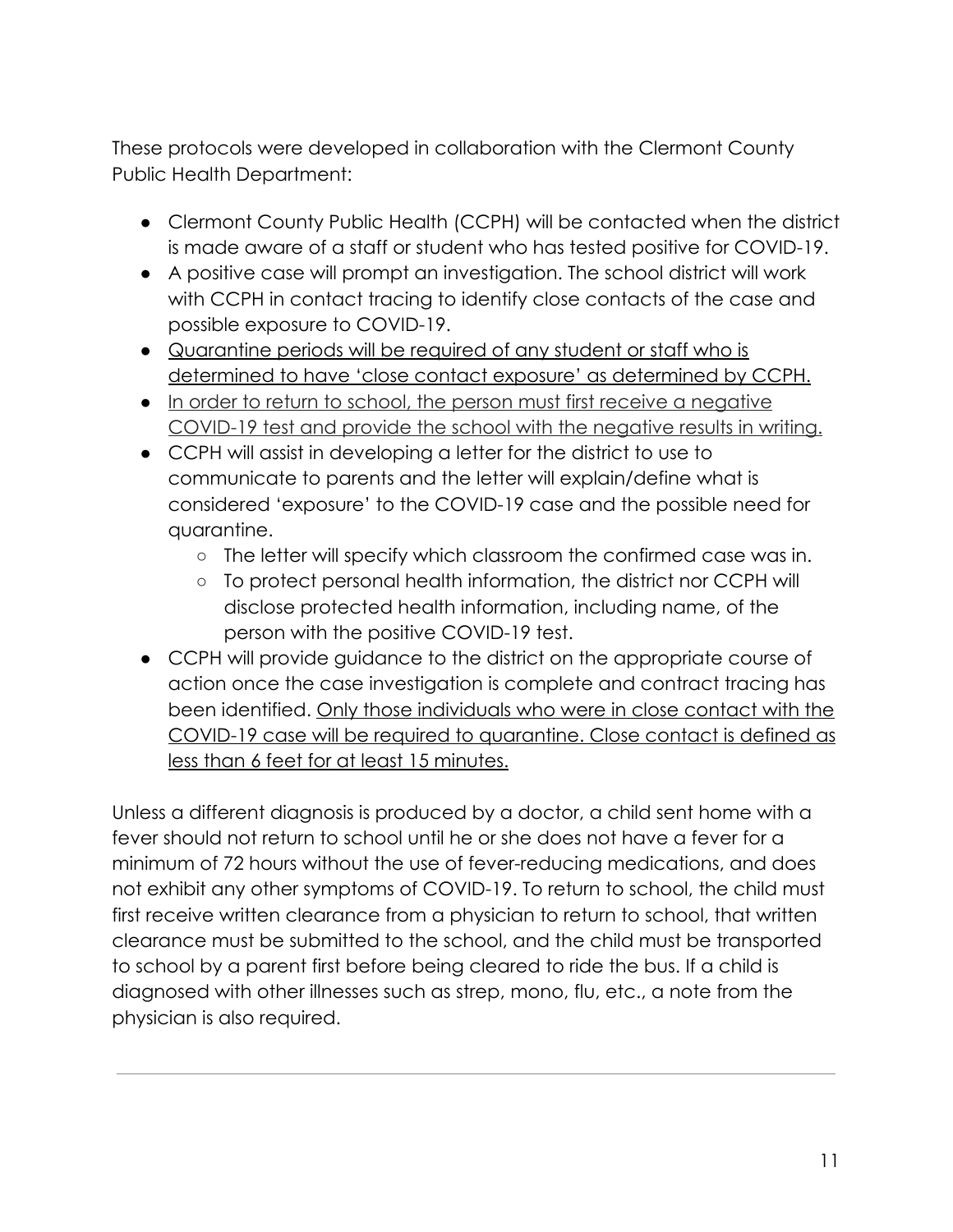#### **PROTOCOLS FOR HALLWAYS, LOCKERS, AND COMMON AREAS**

- Students are encouraged to carry a water bottle with them because water fountains will not be available for use.
- Students are required to report to their classroom immediately upon arrival to school.
- Students may not congregate in hallways, by lockers, or in common areas.
- When possible, students are encouraged to stay to the right when traveling hallways or using stairs.
- Staff will supervise hallways and common areas to ensure students are reporting immediately to class and not congregating in hallways or common areas.
- Staff will provide reminders, issue warnings, contact parents/caregivers, and report students who will not comply with expectations to the office. Administrators will provide reminders, issue warnings, contact parents/caregivers, and issue consequences for students who will not comply with expectations.
- Administration will ensure proper health safety signage is installed in hallways and common areas.
- Administrators will monitor locker use to minimize congestion during arrival and dismissal.

#### **PROTOCOLS FOR VISITORS, VOLUNTEERS, AND DROP-OFF & PICK-UP**

- No one other than teachers, staff, and students will be allowed in the school buildings during the first quarter, in order to focus on processes and procedures for the safety and health of students and staff. After the first quarter, these protocols will be re-evaluated.
- Volunteers will not be permitted in school buildings during the first semester.
- During the first quarter, non-school sponsored activities will not be allowed in any school building.
- Each school building's front doors will be locked to prevent parents and caregivers from entering the building to minimize contact with staff and students.
- New pick-up and drop-off protocols: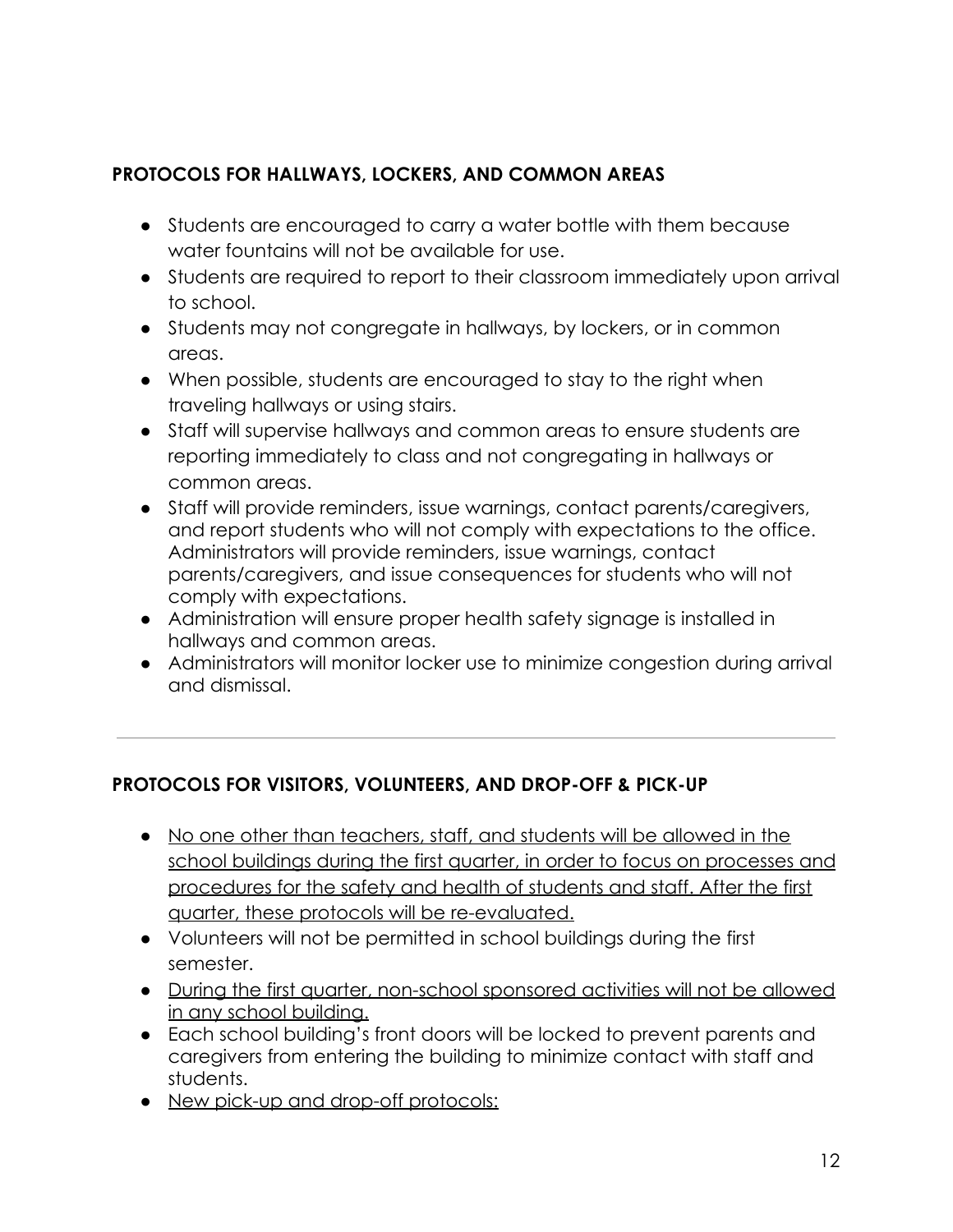- Elementary Buildings: Parents/caregivers will not be allowed to enter the building to pick up students at the end of the school day. Staff will bring students to cars. Students will not be permitted to be dropped off at school in the morning until teachers are in their classrooms. These procedures will be developed by building and communicated to parents.
- Junior High and High School: Students will not be permitted to be dropped off at school in the morning until teachers are in their classrooms. Students will not be permitted on campus prior to 7:15 A.M. and must report directly to their first assigned class. These procedures will be developed by building and communicated to parents.
- Parents and caregivers are required to follow posted guidelines, wear masks, and read all signage whenever on premises.
- Parents and caregivers are required to maintain maximum physical distance at all times while on school grounds, including school parking lots.
- Parents and caregivers must follow all posted traffic patterns during drop-off and pick-up.
- Staff will supervise hallways and common areas to ensure students report immediately to their assigned class and do not congregate in hallways or common areas.
- Staff will provide reminders, issue warnings, contact parents/caregivers, and report students who will not comply with expectations to the office; and administrators will provide reminders, issue warnings, contact parents/caregivers, and issue consequences to repeated violators.
- Administrators will ensure adequate supervision is available on bus lots, in parking lots, and in common areas of the building.

#### **PROTOCOLS FOR TRANSPORTATION**

- Students are required to wear a mask on the bus at all times.
- Students must maintain 6-feet physical distance whenever possible while at the bus stop, on bus lots, and while entering the building.
- Students will load the bus back to front.
- Students will sit two per seat on the bus. Seats will be assigned.
- Students will remain seated and facing forward while riding the bus.
- Drivers are required to wear a mask or face covering while students are on the bus.
- Drivers will provide reminders to students of bus expectations: only two students per seat, requirements of wearing masks or face coverings, and to remain seated facing forward.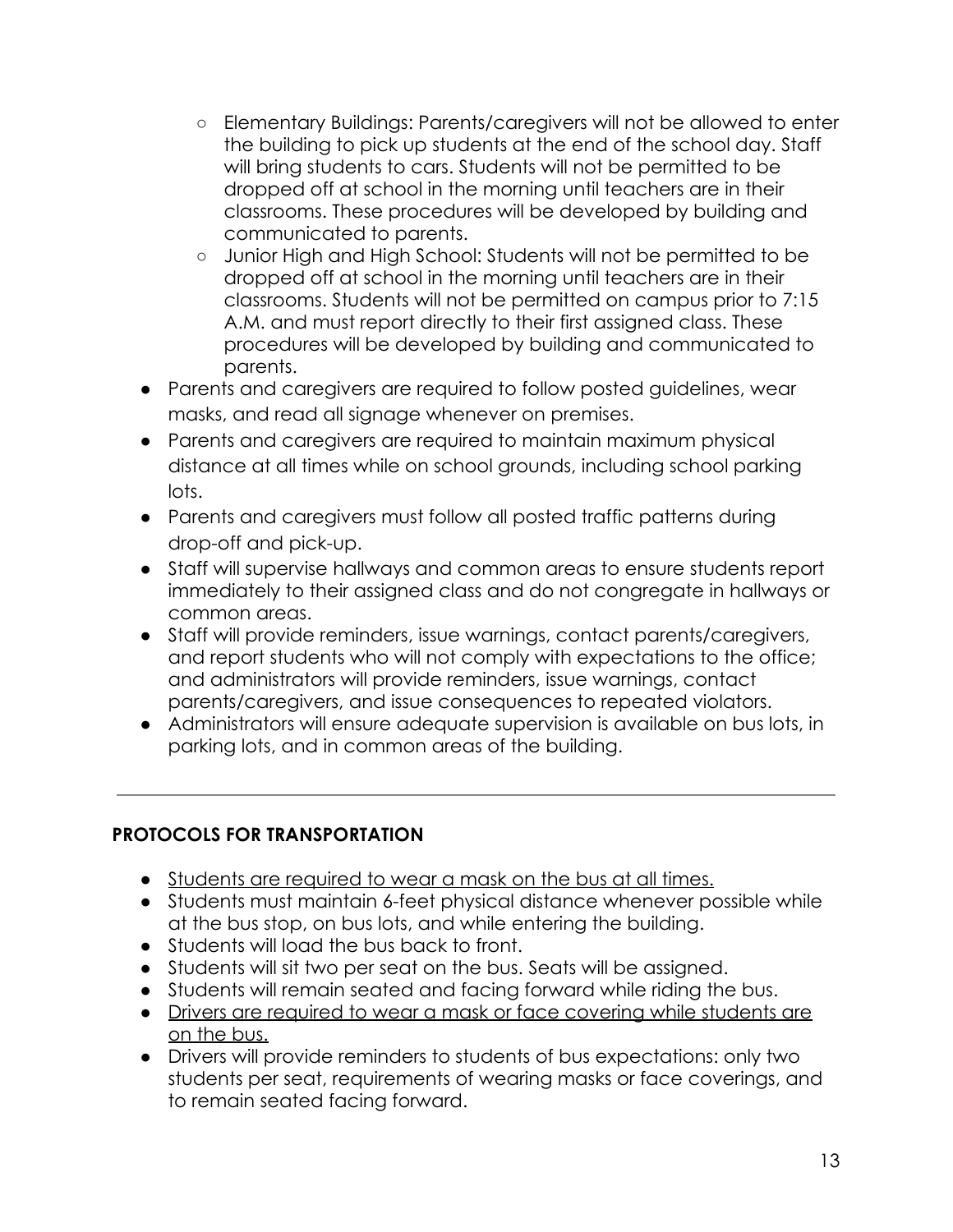● Drivers will provide reminders and issue warnings to repeated violators and administrators will provide consequences, including loss of privilege to ride the bus, to those who violate the rules.

#### **PROTOCOLS FOR MEETINGS & CONFERENCES IN SCHOOL BUILDINGS**

- In-person meetings will not be permitted during the first quarter. No one other than teachers, staff, and students will be allowed in the school buildings during the first quarter.
- First quarter parent-teacher conferences will be conducted virtually or by phone. Parents will be asked to notify the school of their preference to attend a meeting virtually or via phone.
- No field trips will be permitted during the first quarter. We feel it is not safe to take students off campus. After the first quarter, this protocol will be re-evaluated.
- School assemblies will not be held during the first quarter. After the first quarter, this protocol will be re-evaluated.

#### **HEALTH SERVICES PROTOCOLS**

- Parents are required to provide a mask or face covering for their student to wear on the bus and at school.
- Parents are required to ensure their contact information is up to date in the event the nurse needs to contact them.
- Parents are required to ensure there are multiple, pre-arranged methods of picking up a student from school should they become ill or exhibit symptoms.
- Protocols for Health Clinics inside buildings:
	- Students are required to use the designated entrances and exits to the office and the health clinic.
	- Students and staff are required to follow physical distancing protocols as much as possible when in the office.
	- Students and staff are required to wear a mask or face covering when moving around the clinic.
	- The nurse will ensure the clinic and workspace is kept clean and sanitized.
	- The nurse will ensure physical distancing protocols are followed whenever possible.
	- The nurse will iIsolate students who are showing symptoms in a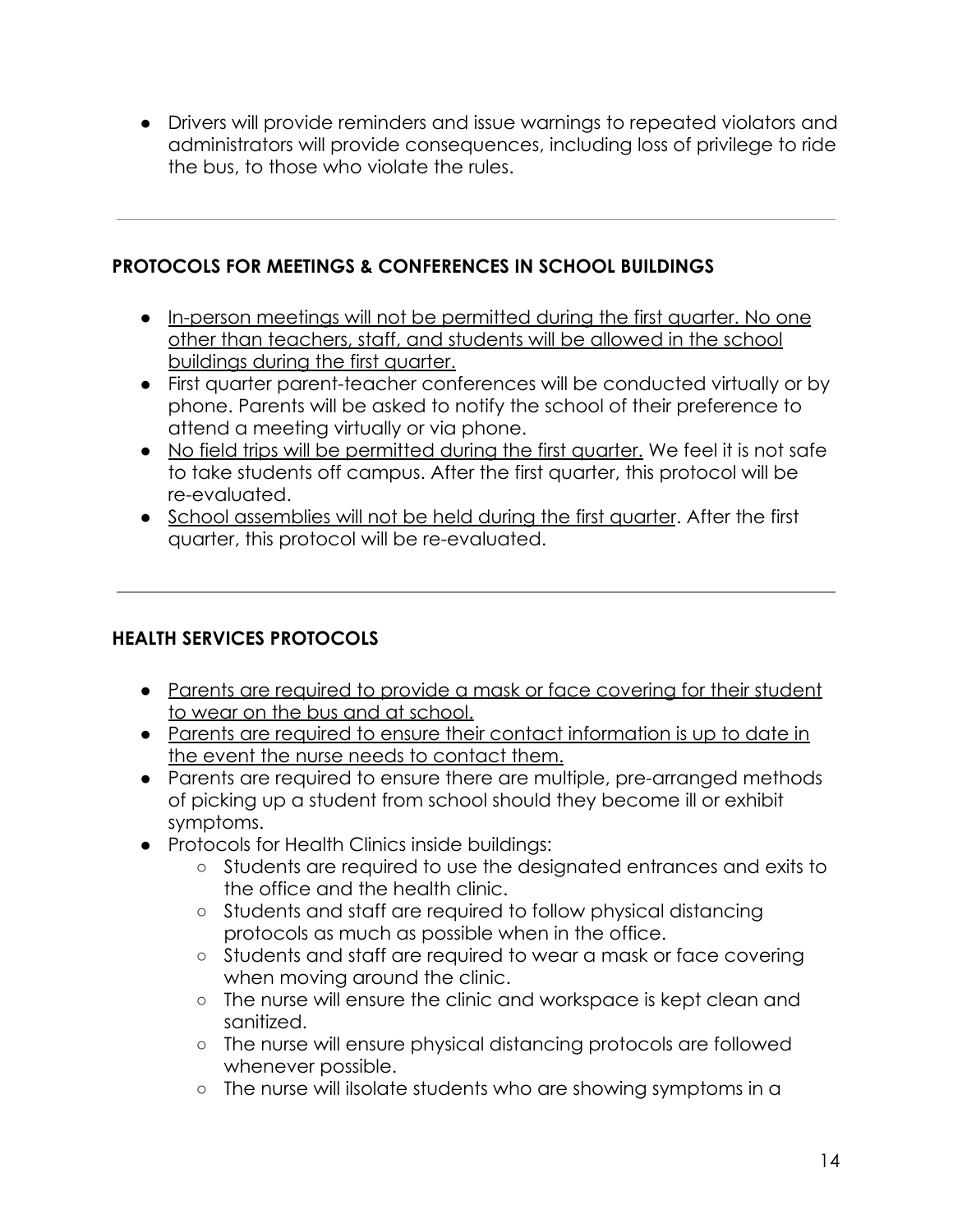separate area away from other students already in the clinic. These students will be supervised.

- The nurse will ensure the clinic is disinfected immediately following a student entering who is exhibiting symptoms.
- Barriers will be installed to protect employees working in the nurse's office and the clinic.
- The custodian will disinfect the clinic based on the schedule provided by school administration, including but not limited to: door handles, countertops, seating areas, restrooms, etc. In addition, the nurse, and the custodian if needed, will disinfect the isolation area after students who utilize the area have exited the building.
- Unless a different diagnosis is produced by a doctor, a child sent home with a fever should not return to school until he or she does not have a fever for a minimum of 72 hours without the use of fever-reducing medications, and does not exhibit any other symptoms of COVID-19. To return to school, the child must be transported to school by a parent and must be checked and cleared by a school nurse.
- If a student is quarantined or isolated due to a positive COVID-19 case or possible close contact exposure, he/she will receive make-up work to do at home. The child's teacher will check-in with them virtually.

#### **PROTOCOLS FOR STUDENT RESTROOMS USE**

- Wearing a mask or face covering is required when in hallways or restrooms.
- Students are required to follow all signage in the hallways, common areas, and restrooms.
- When possible, students are required to stay to the right when travelling in hallways to get to restrooms.
- Staff will assist in supervision of restrooms, hallways, and common areas between classes. They will provide reminders, issue warnings, contact parents/caregivers, and issue consequences to students who will not comply with expectations to the office. Administrators will provide supervision of restrooms between classes to ensure limited numbers of students are in restrooms at one time and provide reminders, issue warnings, contact parents/caregivers, and issue consequences to students who will not comply with expectations.
- Custodians will disinfect restrooms based on schedules provided by school administration. This includes but is not limited to door handles, toilets, stalls, and sinks.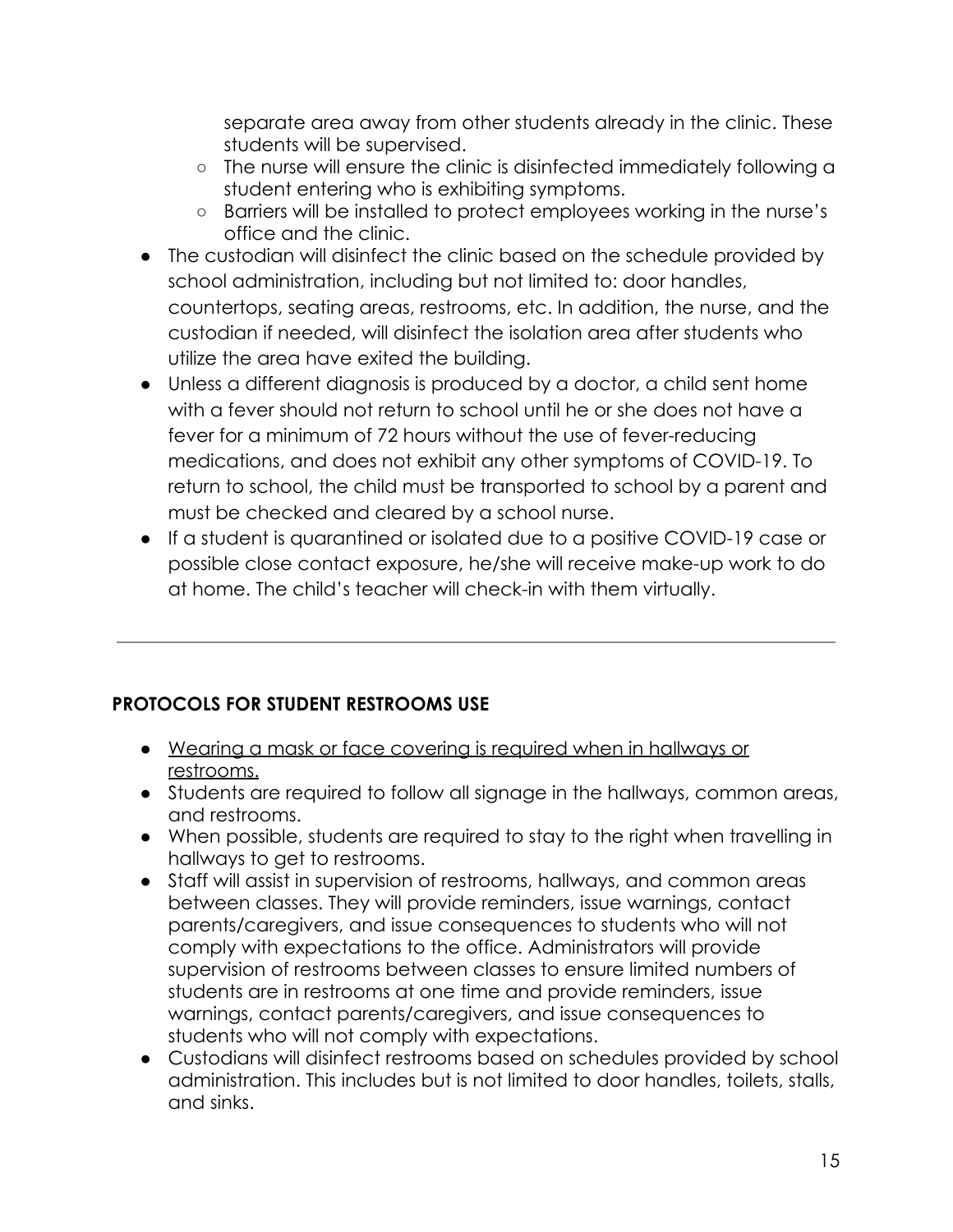#### **PROTOCOLS FOR LUNCHES AND CAFETERIAS**

- Parents are not permitted to visit students during lunch.
- Students are required, when possible, to stay to the right when travelling down hallways on the way to the cafeteria.
- Wearing a mask or face covering is required when in line or moving around the cafeteria for students and staff.
- Students are required to sit in designated areas. Students will eat in the cafeteria or extended cafeteria area, not in classrooms.
- Administrators will create lunch schedules to reduce the occupancy of the cafeteria.
- Students are required to follow the protocols for restroom use during lunch periods.
- If students are bringing a packed lunch, they are required to report immediately to their designated seating area.
- Students and staff are required to follow physical distancing guidelines as much as possible when in line and in the serving areas. The district will ensure enough seating is provided for proper physical distancing. Additional seating areas will be set up on stage, outside, and in other areas to ensure proper physical distancing.
- Meal choices will be scaled back to two entrees daily, and students will not utilize self-serve methods. Hot items (entrees, grains, vegetables, etc.) will be served in a closed container. Cold, dry, or fresh items such as milk, condiments, and packaged fruit or fresh vegetables, will be packaged in a paper bag.
- Cashiers will not accept cash or checks from students. Paying online is the preferred payment method, if possible. If paying by cash or check, parents should place the payment inside an envelope with the student's name, ID, grade, and their teacher's name on the outside, to ensure the payment is applied to the proper account. Change will not be dispensed. All cash or checks will be applied to the student's account before or after meal service.
- Staff will supervise designated eating areas to ensure students are properly physically distanced.
- Staff will provide reminders, issue warnings, contact parents/caregivers, and report students who will not comply with expectations to the office.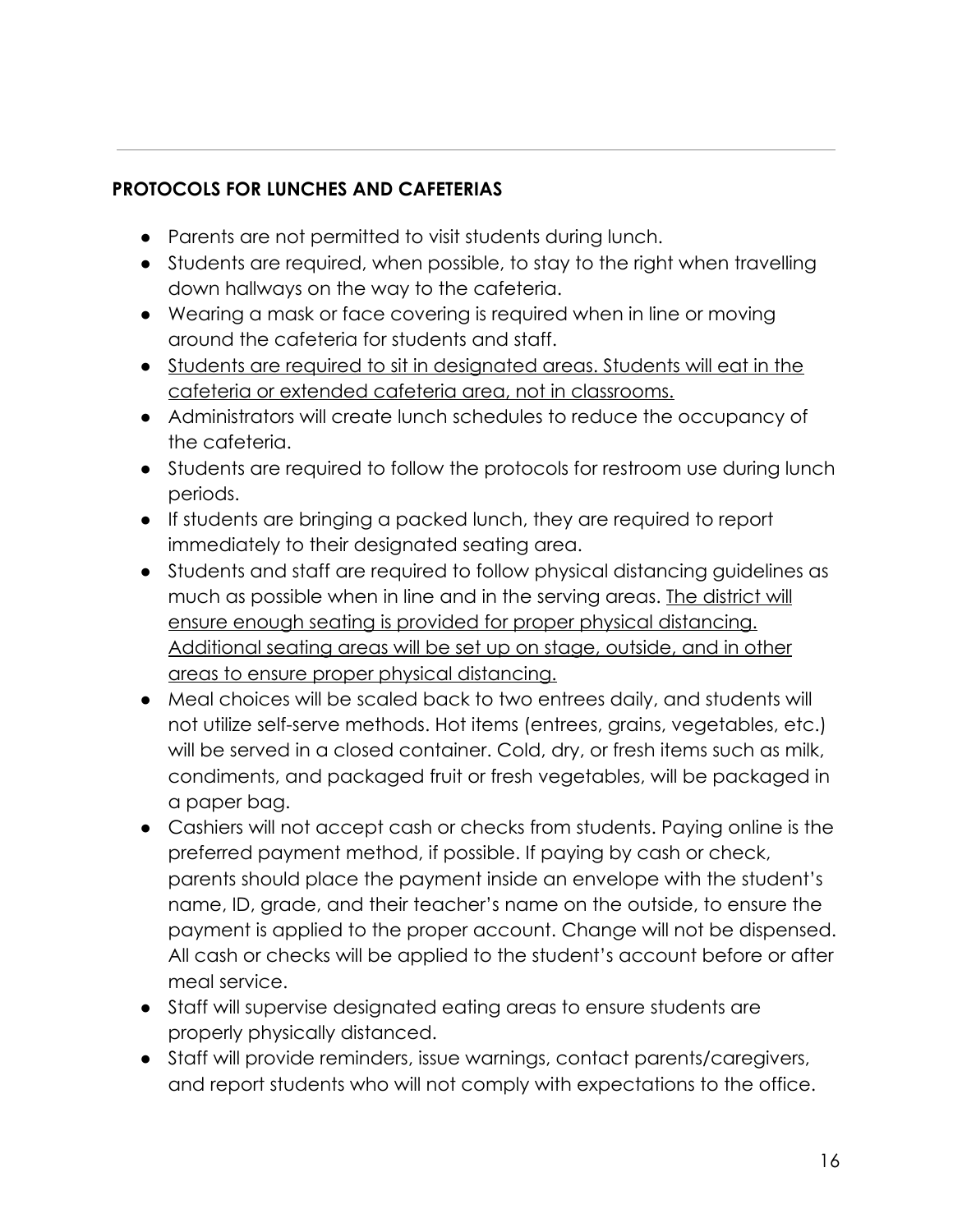Administrators will provide reminders, issue warnings, contact parents/caregivers, and issue consequences to students who will not comply with expectations.

- Staff will use staggered dismissal times to ensure physical distancing and student safety at the end of lunch.
- Administrators will ensure teachers have 30 minutes uninterrupted time for lunch per negotiated agreement.
- Staff will disinfect table tops and seats before and after each lunch and also disinfect restrooms and common spaces between lunches. This includes but is not limited to door handles, handrails, toilets, stalls, and sinks.
- Cafeteria staff will:
	- Wear masks or face shields while serving food.
	- Clean and disinfect serving areas and tables between lunches.
	- Serve all food to students. (Students will not self-serve items as they have in the past.)

#### **PROTOCOLS FOR RECESS IN GRADES K-6**

- Students will have recess with established safety procedures.
- Students must wash or sanitize their hands after recess.

#### **PROTOCOLS FOR SCHOOL BUILDING OFFICES**

- Face masks or face coverings are required to be worn inside the school office at all times.
- No one other than teachers, staff, and students will be allowed in school buildings during the first quarter.
- Office staff will monitor and control the number of people in the school office at any one time and will ensure physical distancing guidelines are followed as much as possible.
- Barriers will be installed to protect employees working in the main office of the school building.
- Proper signage will be installed leading students to and from the office.
- Seating areas will be properly physically distanced.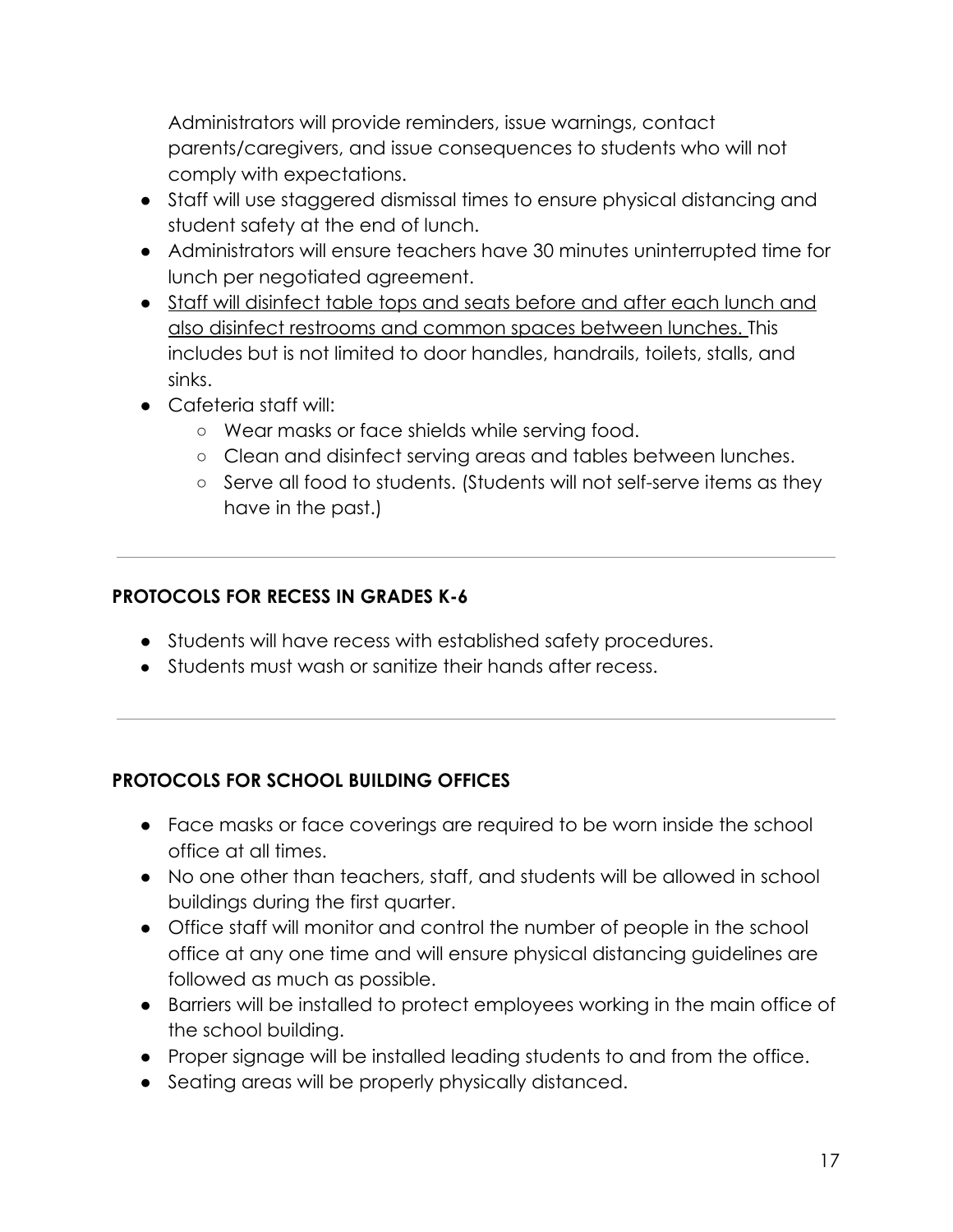● Custodians will disinfect the office based on a schedule provided by school administration. This includes but is not limited to door handles, countertops, seating areas, restrooms, etc.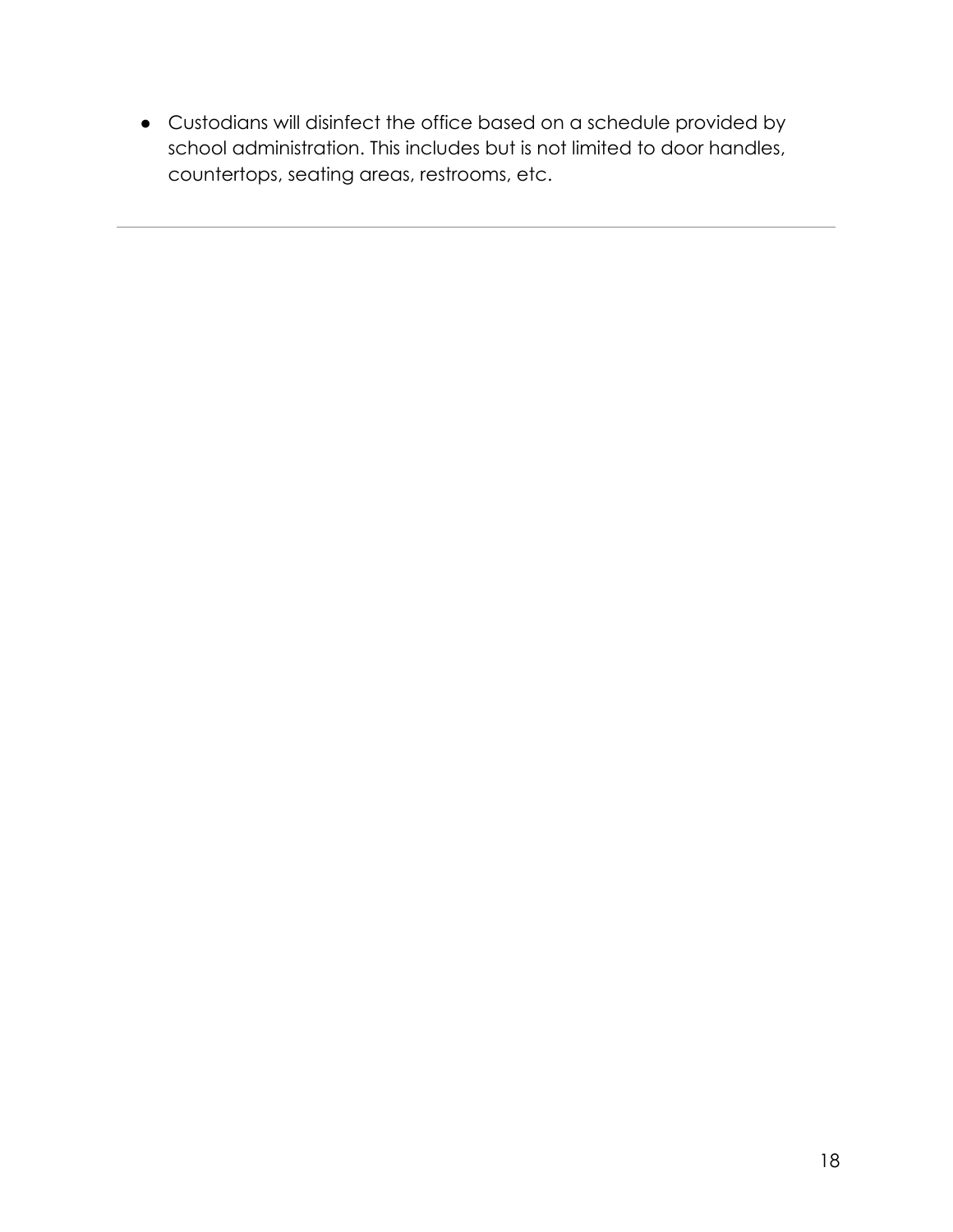Return to learning

## Fall 2020 Reopening Plan B

#### **PHASE ONE:**

For a minimum of four weeks, August 24 through September 18, students will learn remotely. Students will not begin the school year In-Person or in Eagle Online - the whole district K-12 would be utilizing the Remote Learning model.

To give families enough time to adjust their schedules, this plan will be reevaluated on September 8. The soonest students could come into the buildings, if parents choose the In-Person Option in Plan A, would be Monday, September 21.

From August 24 to September 18, all students K-12 would be learning online through the remote learning model and will follow a schedule with their teacher(s) using Google Meets, Zoom, or Schoology as the learning platform.

Remote learning will not look the same as it did in spring of 2020.

Remote Learning for Fall 2020 will mean that students receive daily face-to-face learning online from their teachers.

See expectations and possible schedule details on the next pages.

#### **PHASE TWO:**

Once Covid-19 numbers decline and Clermont County is pre-Level I or Level I, Return to Learn Plan A will be enacted.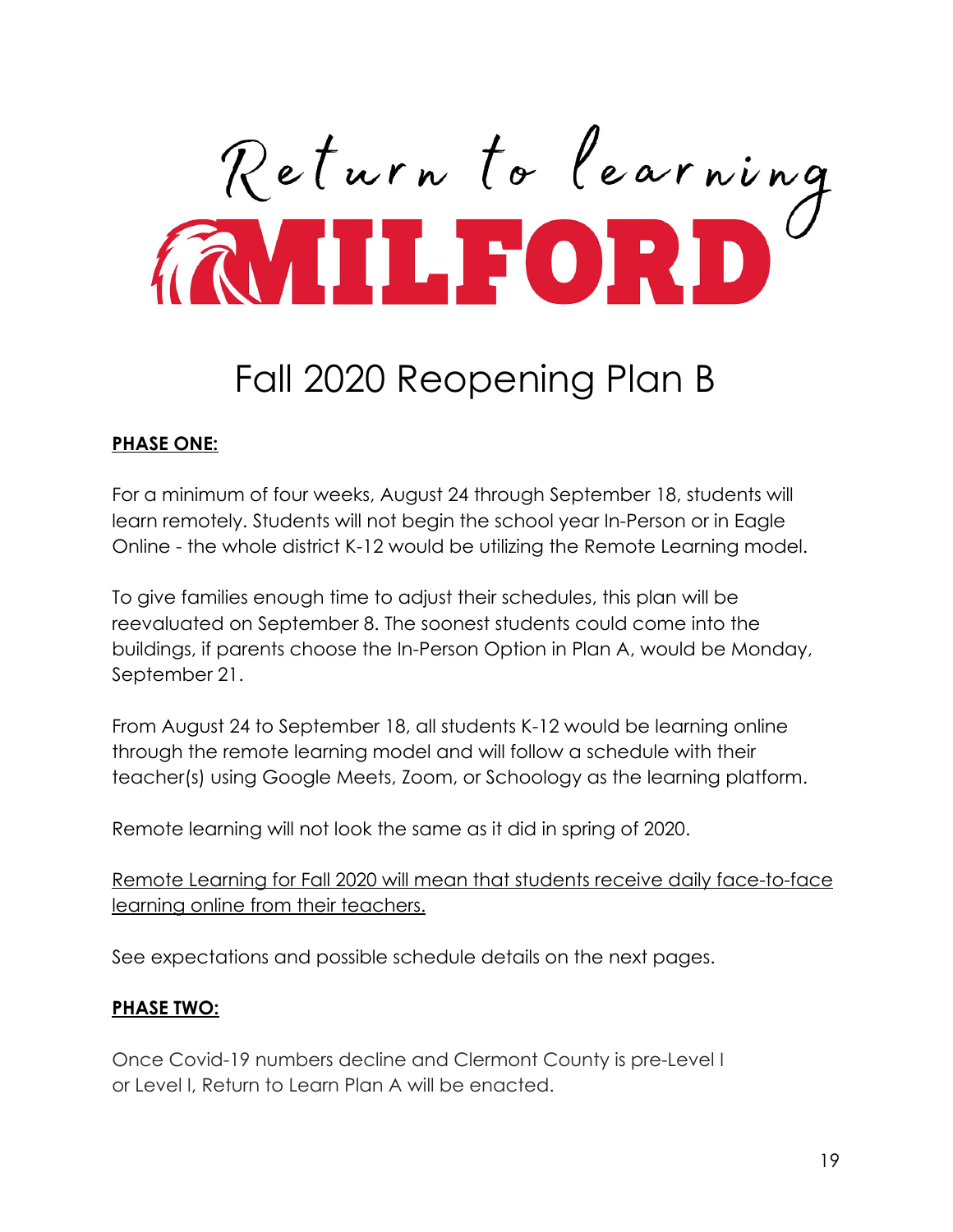#### **THE FOLLOWING REMOTE LEARNING EXPECTATIONS WILL BE PUT INTO PLACE:**

#### Parents and caregivers will be expected to:

- Contact the school if a Chromebook is needed for their student.
- Monitor their student's progress on coursework.
- Develop a "school schedule" for home to keep routines in place for students while they work remotely from home.
- Communicate questions and concerns immediately to staff.

#### Students will be expected to:

- Follow a regular "school schedule" to keep routines in place while working remotely from home.
- Communicate questions and concerns immediately to teachers.
- Participate in virtual sessions with teachers as scheduled.

#### Teachers and Assistants will be expected to:

- Teachers will work from their assigned building and classroom.
- Create lessons that are engaging for students using a variety of strategies.
- Conduct lessons on video and record them so students could refer back to them if needed.
- Take attendance for remote lessons.
- Be available for office hours as needed, small group meetings, or flexible learning time.
- Use Schoology as the platform for all assignments, links to resources, etc.
- Grade work in a timely manner and provide feedback to students on assignments.

#### The Technology Department will:

● Provide help desk assistance when technology issues occur.

#### Administrators will:

- Ensure each student has a device at home.
- Monitor and assist teachers in the delivery of content for students.
- Ensure grading procedures are being followed.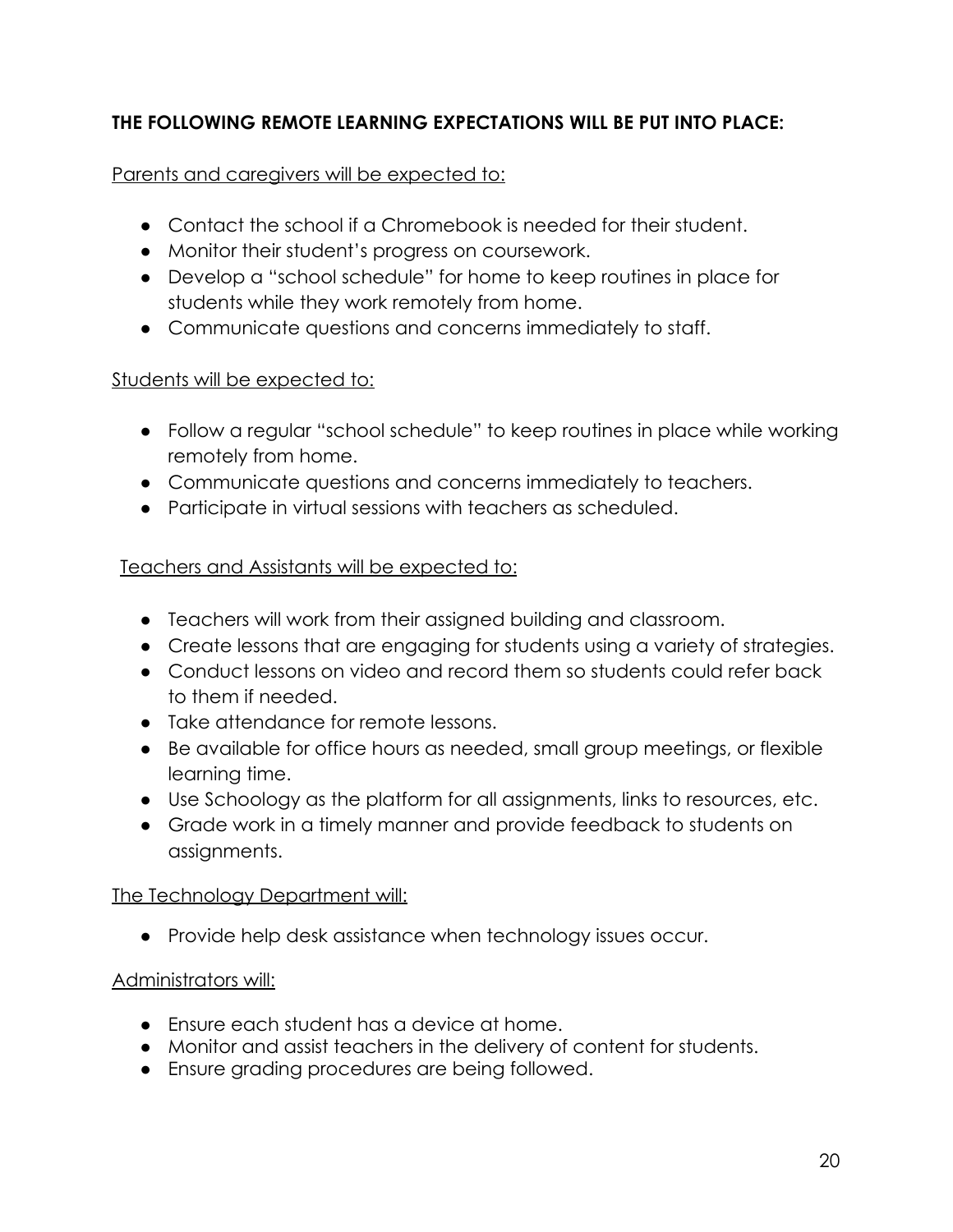#### **POSSIBLE SCHEDULES FOR THE REMOTE LEARNING MODEL:**

Students would be expected to follow their schedule online, but students will not be online six hours per day.

In grades **Kindergarten through sixth**, a possible schedule could look like this:

| <b>Possible Times</b> | <b>MONDAY</b>                                            | <b>TUESDAY</b> | <b>WEDNESDAY</b>    | <b>THURSDAY</b>     | <b>FRIDAY</b>              |
|-----------------------|----------------------------------------------------------|----------------|---------------------|---------------------|----------------------------|
| 8:00                  | Getting ready for the day                                |                |                     |                     |                            |
| 8:30                  | Morning class meeting and check-in                       |                |                     |                     |                            |
| 8:45                  | Literacy                                                 | Math           | Literacy            | Math                | Science/<br>social studies |
| 9:45                  | Free Play/Recess/Outdoor Play                            |                |                     |                     |                            |
| 10:15                 | Small group meetings w/teacher or flexible learning time |                |                     |                     |                            |
| 11:15                 | Math                                                     | Literacy       | Math                | Literacy            | Math                       |
| 12:00                 | Lunch and Free Play Time                                 |                |                     |                     |                            |
| 12:30                 | <b>Unified Arts</b>                                      | Wellness       | <b>Unified Arts</b> | <b>Unified Arts</b> | Literacy                   |
| 1:30                  | Small group meetings w/teacher or flexible learning time |                |                     |                     |                            |
| 2:30                  | Independent Reading                                      |                |                     |                     |                            |
| 3:00                  | Afternoon class meeting/check-out                        |                |                     |                     |                            |
| 3:15                  | Free playtime                                            |                |                     |                     |                            |

Literacy includes reading, writing, phonics, phonemic awareness

Unified arts include art, music, and physical education

In **Grades 7 and 8**, a possible schedule could look like this, following a Red/White Day schedule. On any given day, a student would have three classes. Their schedules could look like this:

#### Red Day

|                     | 8:00-8:45 Class A/Bell 1                            |
|---------------------|-----------------------------------------------------|
|                     | 9:00-9:45 Class B/Bell 2                            |
|                     | 10:00-10:30 Break (study, exercise)                 |
|                     | 10:30-11:15 Class C/Bell 3                          |
| $11:15-12:00$ Lunch |                                                     |
|                     | 12:15-1:00 Small group meetings, additional help or |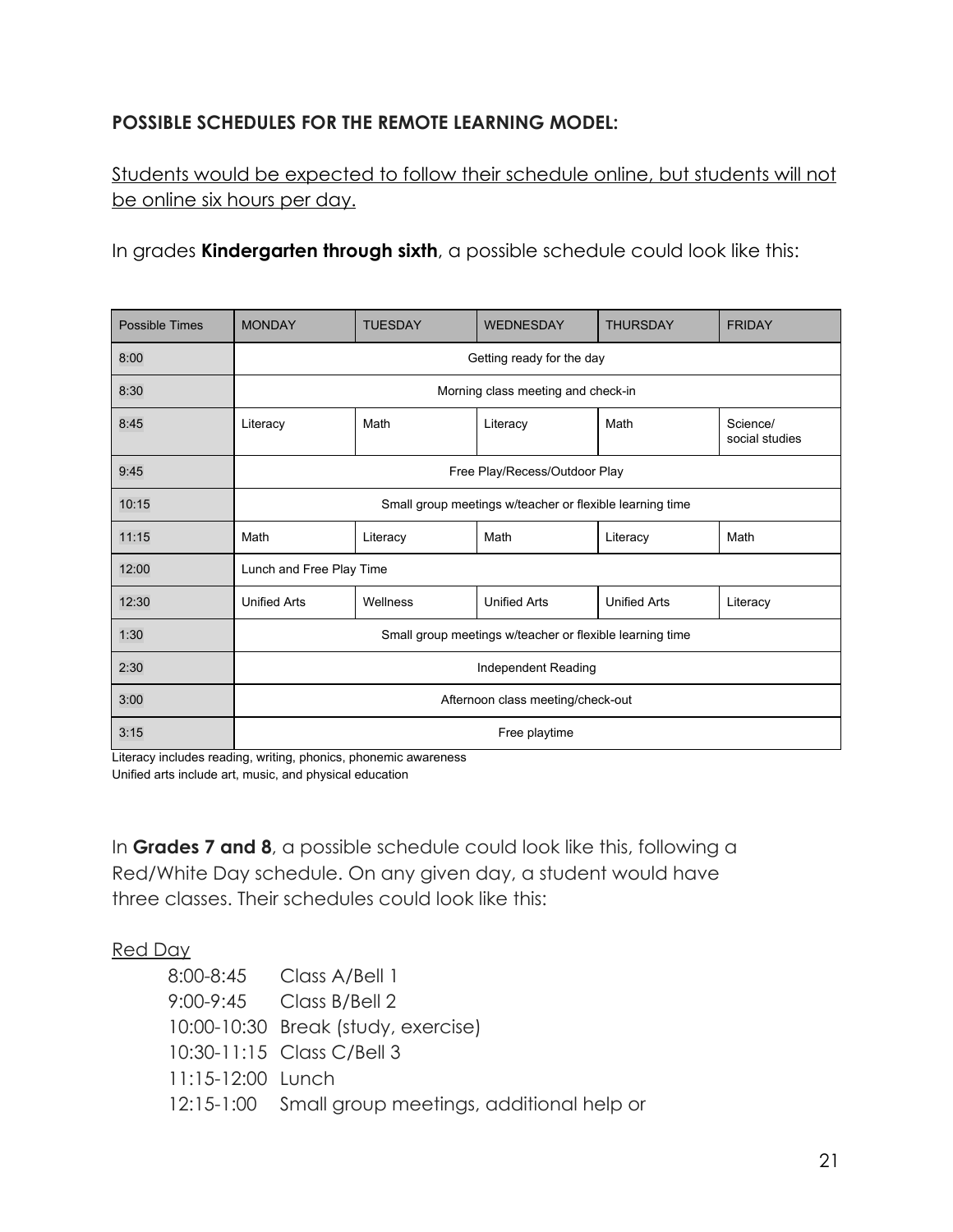study/homework time

| $1:00-2:15$ | Study/homework |
|-------------|----------------|
|-------------|----------------|

#### White Day

| 8:00-8:45         | Class D/Bell 4                      |
|-------------------|-------------------------------------|
|                   | 9:00-9:45 Class E/Bell 5            |
|                   | 10:00-10:30 Break (study, exercise) |
|                   | 10:30-11:15 Class F/Bell 6          |
| 11:15-12:00 Lunch |                                     |
|                   | 12:15-1:00 Teacher office hours     |
| $1:00 - 2:15$     | Study/homework                      |
|                   |                                     |

In **Grades 9-12**, a possible schedule could follow the high school's Red and White Day schedules. On any given day, a student would have three or four classes. Their schedules could look like this:

#### Red Day

| 8:00-8:45 Class A    |                                            |
|----------------------|--------------------------------------------|
| 9:00-9:45 Class C    |                                            |
|                      | 10:00-10:30 Break (study, exercise)        |
| 10:30-11:15 Class E  |                                            |
| 11:15-12:00 Lunch    |                                            |
| $12:15-1:00$ Class F |                                            |
|                      | 1:00-2:15 Study, homework, additional help |

#### White Day

| 8:00-8:45 Class B   |                                     |
|---------------------|-------------------------------------|
| 9:00-9:45 Class D   |                                     |
|                     | 10:00-10:30 Break (study, exercise) |
| 10:30-11:15 Class G |                                     |
| 11:15-12:00 Lunch   |                                     |
|                     | 12:15-1:00 Teacher office hours     |
|                     | 1:00-2:15 Study, homework           |

Grade 12 students also have the option to take Apex courses instead of following their schedule during Plan B.

#### **Final schedules will be decided by administrators and will be communicated to families.**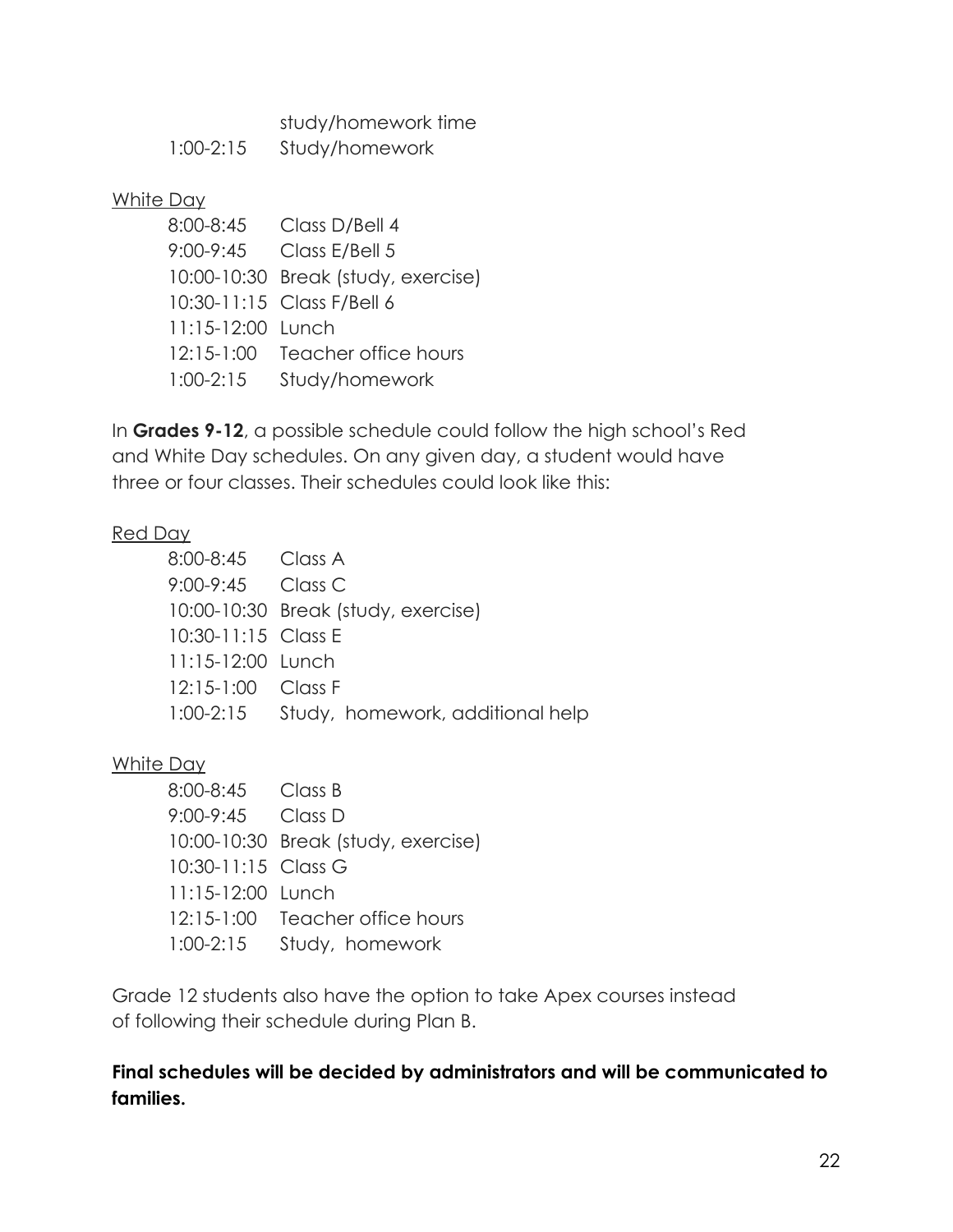# Return to learning

## **REMOTE LEARNING CONTINGENCY PLAN DETAILS**

Remote Learning under Plan A will only happen if the district is closed or if a specific building is closed. Remote learning, for Plan A and Plan B, for the 2020-2021 school year, will not look the same as it did in spring of 2020. When remote learning under Plan A is required due to a district-wide closing or building-specific closing, students who were attending in-person switch to remote learning. Students who were in Eagle Online will continue with Eagle Online.

Remote Learning will mean that students receive daily face-to-face learning online from their teachers.

Parents and caregivers will be expected to:

- Contact the school if a Chromebook is needed for their student.
- Monitor their student's progress on coursework.
- Develop a "school schedule" for home to keep routines in place for students while they work remotely from home.
- Communicate questions and concerns immediately to staff.

#### Students will be expected to:

- Follow a regular "school schedule" to keep routines in place while working remotely from home.
- Communicate questions and concerns immediately to teachers.
- Participate in virtual sessions with teachers as scheduled.